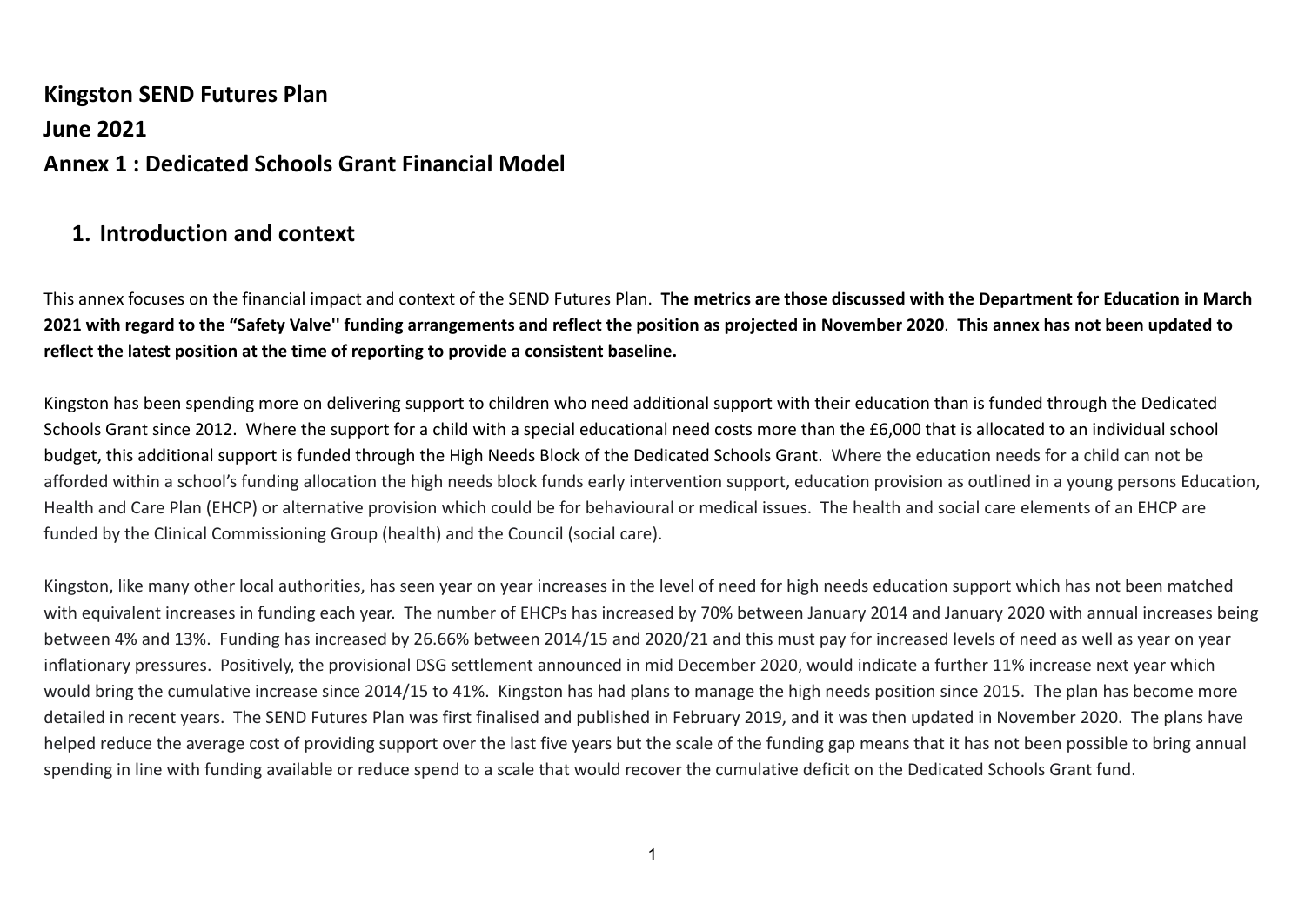The borough had a cumulative deficit of £19.3million on the ringfenced DSG fund at 31st March 2020 and in late 2020 it was estimated that this would grow by a further £5.9million by 31st March 2021. The deficit would be £8m worse if the plan had not been in place. The following table shows how the deficit has accumulated over the past six years, and been reduced by the recent "Safety Valve" arrangements in 2020/21:

#### *Table 1: Deficits*

| Year                                                     | 2015/16 | 2016/17 |        | $2017/18$ 2018/19 | 2019/20 | *2020/21  |
|----------------------------------------------------------|---------|---------|--------|-------------------|---------|-----------|
|                                                          | £m      | £m      | £m     | £m                | Em      | <b>fm</b> |
| DSG annual deficit (£m)                                  | 2.487   | 4.825   | 4.208  | 3.381             | 5.180   | 5.874     |
| High needs annual shortfall in funding (£m)              | 3.325   | 4.884   | 6.387  | 5.514             | 6.369   | 6.870     |
| Cumulative DSG deficit                                   | 1.657   | 6.482   | 10.690 | 14.071            | 19.251  | 25.125    |
| Cumulative DSG deficit after "Safety Valve" funding (£m) | 1.657   | 6.482   | 10.69  | 14.071            | 19.251  | $*13.125$ |

*\*position projected in November 2020. Actual cumulative deficit is £12.4m after safety valve funding.*

Despite the significant year on year overspend, Kingston benchmarks as marginally below average when comparing a basic average spend on plans to other local authorities. This position would indicate that whilst there are actions that could be undertaken to further reduce average costs that Kingston is not starting from a significantly over-inflated position. The relative average cost position has also improved in recent years with the early years of the plan focused on areas where we benchmarked as higher than similar local authorities (e.g. use of the independent sector).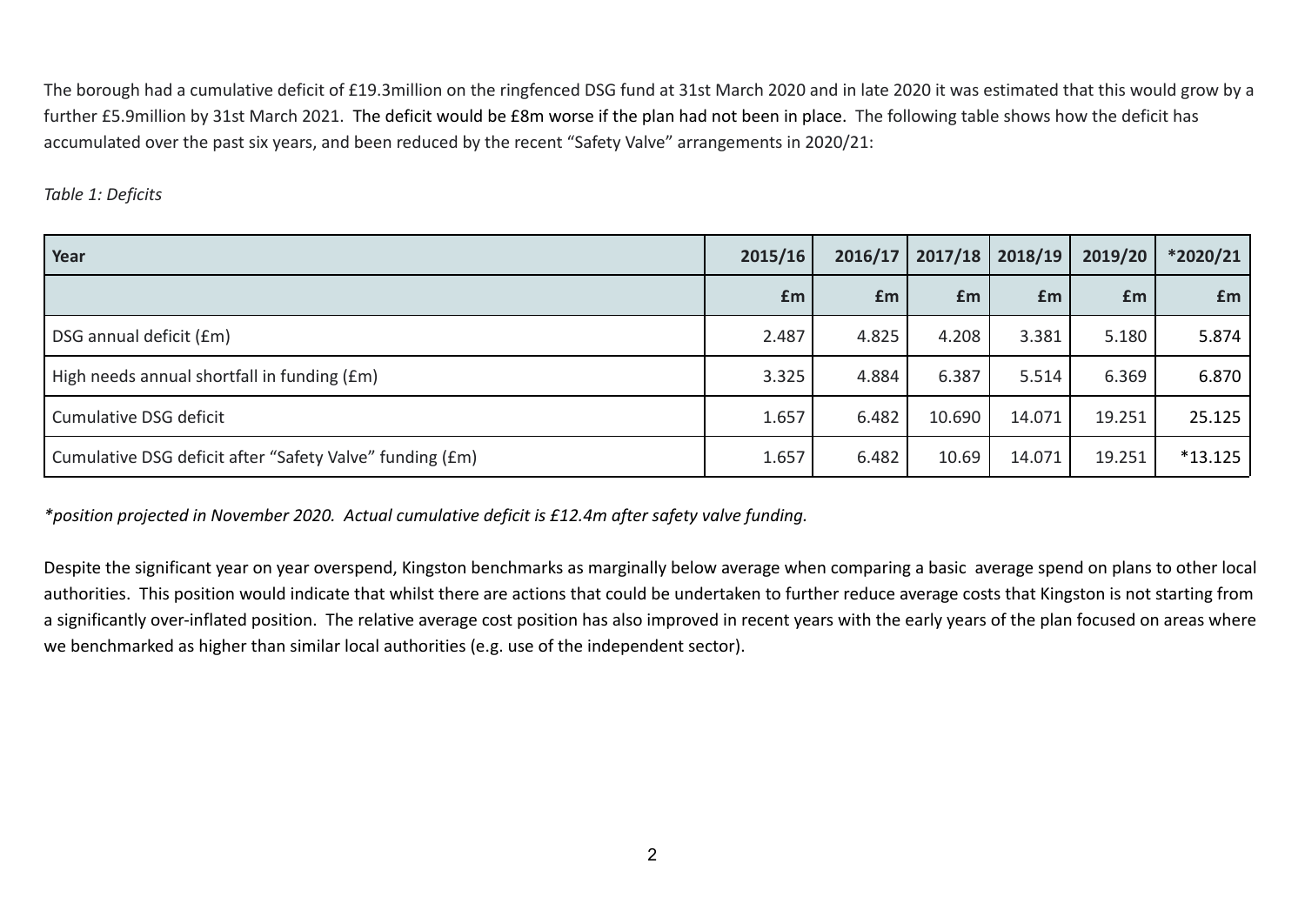

*Graph 1: Average cost of an EHCP by borough based on 2018/19 data (latest available), London Councils*

When comparing Kingston's 2021/22 provisional funding received (before 'safety valve' funding) to other boroughs per head of population Kingston continues to receive one of the lowest allocations in London.

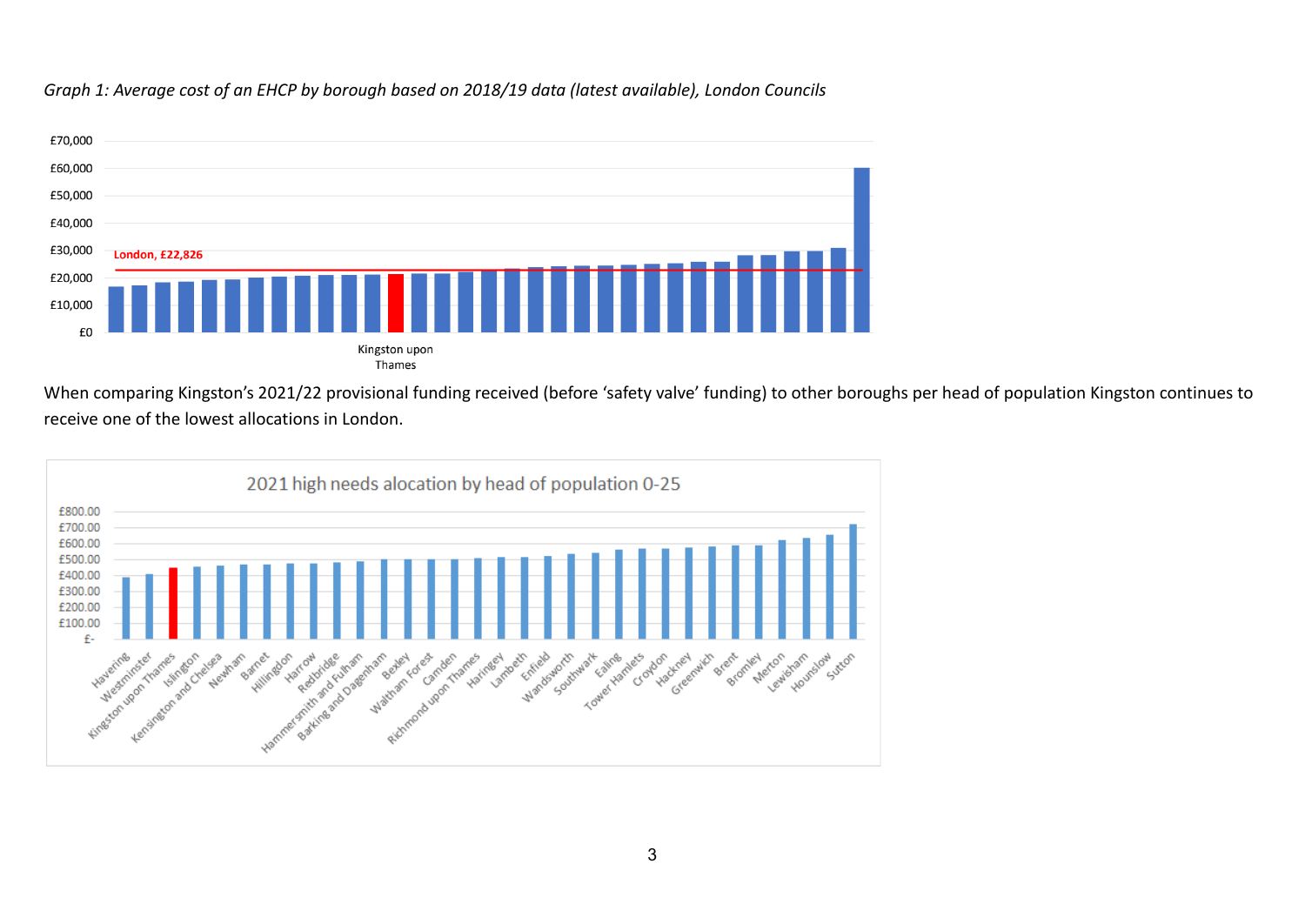# **2. Objectives of the Deficit Management Plan**

Whilst it is clear that there is an affordability gap between the boroughs statutory duty to support children and the amount that this costs, the borough, alongside health and social care partners, must do everything possible to control spend and make every pound of high needs funding go further. The SEND Futures Plan outlines how the borough intends to do that whilst continuing to meet statutory responsibilities.

There are three key financial issues that the plan must support to resolve:

- **Cumulative deficit** on the DSG fund totalling £19million at 31st March 2020 and which will continue to rise each year until an in year balanced position is achieved
- **Cost of prior year plans** In year funding shortfalls for support agreed in prior years totalling £5m per year as well as the year on year impact of inflation on those costs
- **Cost of new need** that presents each year and costs in excess of £2million per year

The Plan outlines three key financial objectives as follows:

#### 1. Increasing the level of funding

The Council recognises that the financial pressure being experienced on high needs education is principally due to an underfunding of these services at a national level. It is in this context that the Council continues to be proactive in lobbying Government for fairer grant levels and a funding system that adequately reflects the level of need and local statutory duty.

The Council will consider the budget for all education services alongside partners each year. It is important that in considering the annual budget that partners explore options to re-prioritise money between local priorities (both SEND and non SEND) and increase the budget available for SEND in the context of a rising level of need that may not be matched each year by equivalent funding increases.

#### 2. Investment in our local services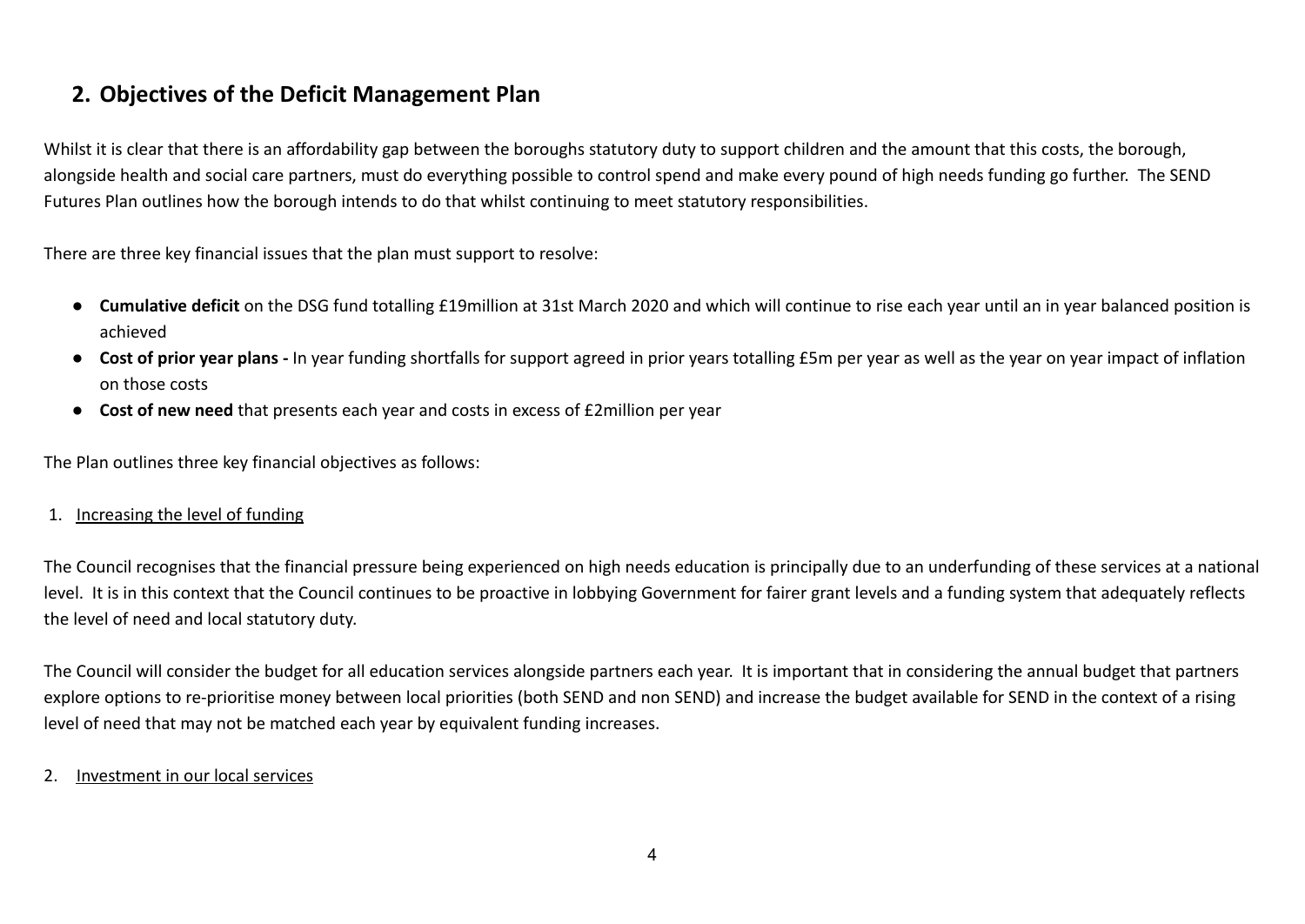As part of this plan, local partners intend to invest locally to ensure that we have sufficiently skilled local staff and a good local infrastructure to support pupils achieve their potential. This should in turn make the funding we have go further through improving the efficiency of our local processes, improving how we use our local resources and reducing dependence on the independent sector. Partners are committed to ensuring that as much money as possible is spent locally by our partners. The very challenging financial context highlights the importance of investing only after robust analysis of the likely benefits. Investment decisions will be reviewed periodically.

### 3. Improving efficiency

Whilst it is important that the Council continues to challenge the national funding system, it is also vital that steps are taken locally to ensure that the funding we do have is aligned to need and that we are achieving maximum value for every penny that is spent. This plan recognises that there are different ways of delivering services and that broadly speaking through having a high quality local offer, that is aligned to need, we can support more pupils with the level of funding that is available. It is also important that there are clear thresholds for accessing services to ensure that funding remains aligned to a consistent assessment of need.

## **3. Financial Impact of the Plan**

The plan works to mitigate potential overspends over the five year period through both cost avoidance and through the control of average costs. If successful, the plan will bring the fund back to an in year balance by 2025/26.

The plan aims to bring spending more in line with the overall DSG funding available over the plan period and also relies on external contributions from the Council's general funds to completely balance the position by March 2026. The ambition would be to continue to work beyond the plan period to reduce reliance on the general fund over time and return to the principle that education should be fully funded via the Dedicated Schools Grant.

The plan makes significant assumptions about the level of future grant funding settlements and also the level of rising need and the rationale for these assumptions is further explained below.

The table below summarises the overall financial analysis of the potential impact of the SEND Futures Plan. It also includes the impact of additional Safety Valve funding agreed with the DfE subject to achievement of the service and efficiency improvements outlined in the SEND Futures Plan.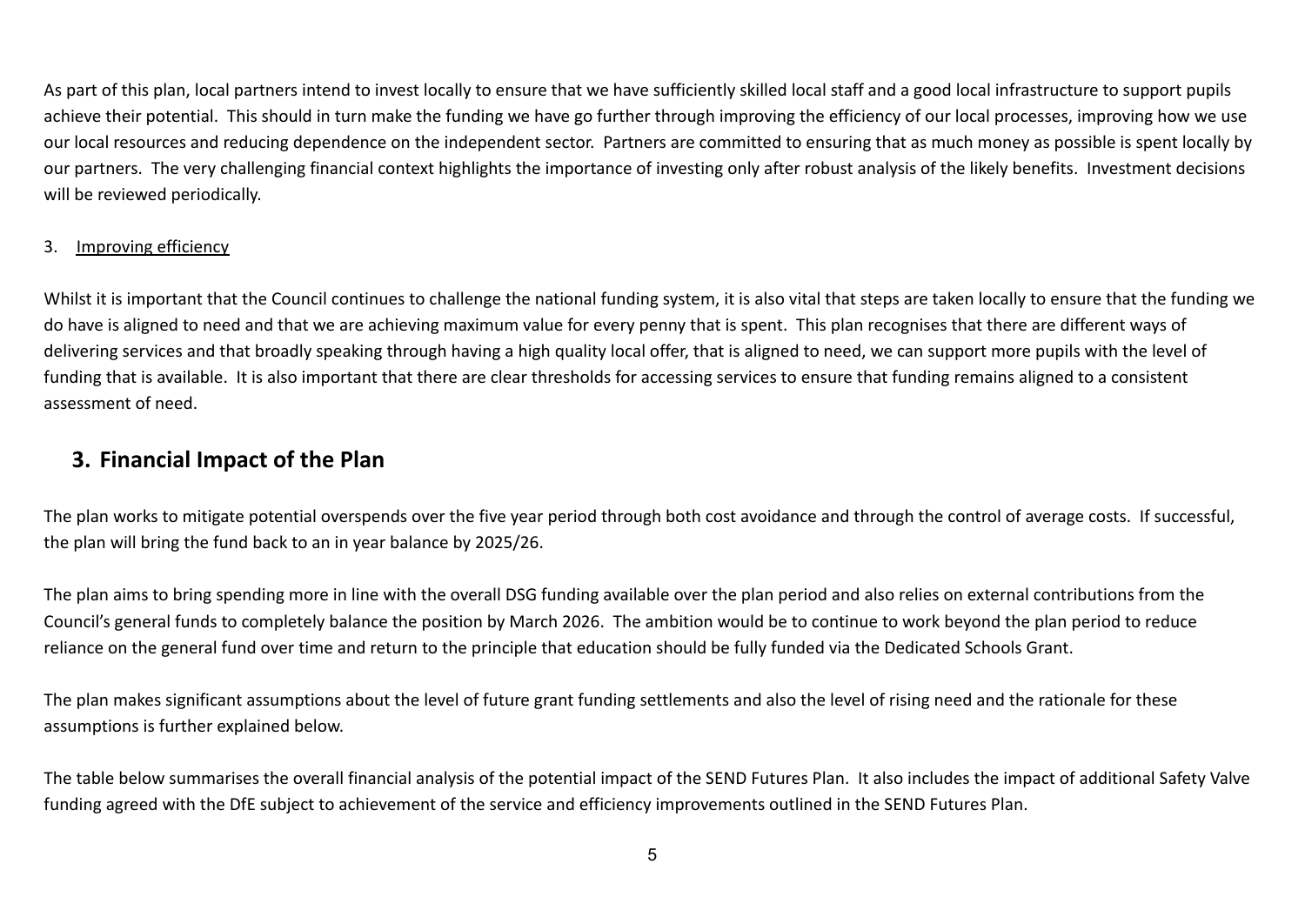|                                                              | 2020/21*        | 2021/22         | 2022/23         | 2023/24         | 2024/25         | 2025/26         |
|--------------------------------------------------------------|-----------------|-----------------|-----------------|-----------------|-----------------|-----------------|
|                                                              | £m              | £m              | £m              | £m              | £m              | £m              |
|                                                              | <b>FORECAST</b> | <b>FORECAST</b> | <b>FORECAST</b> | <b>FORECAST</b> | <b>FORECAST</b> | <b>FORECAST</b> |
| <b>Estimated high needs budget</b>                           | 23.706          | 27.559          | 29.631          | 33.068          | 35.485          | 38.095          |
| Estimated high needs spend                                   | 32.726          | 35.202          | 37.636          | 40.050          | 42.303          | 43.950          |
| In year high needs funding shortfall before plan             | 9.020           | 7.643           | 8.005           | 6.982           | 6.818           | 5.856           |
| Financial impact of actions in plan                          | $-2.150$        | $-3.411$        | $-4.396$        | $-5.464$        | $-6.623$        | $-6.731$        |
| In year high needs funding shortfall after plan              | 6.870           | 4.232           | 3.609           | 1.517           | 0.195           | $-0.875$        |
| Underspends in other blocks                                  | $-0.996$        | $-0.750$        | $-0.750$        | $-0.750$        | $-0.750$        | $-0.750$        |
| Net annual DSG over/underspend                               | 5.874           | 3.482           | 2.859           | 0.767           | $-0.555$        | $-1.625$        |
| Cumulative DSG funding shortfall - 100% savings achieved     | 25.125          | 28.607          | 31.465          | 32.233          | 31.678          | 30.053          |
| Cumulative DSG funding shortfall - 100% savings achieved and |                 |                 |                 |                 |                 |                 |
| after safety valve funding                                   | 13.125          | 11.607          | 9.465           | 5.233           | 1.678           | 0.053           |
| Cumulative DSG funding shortfall - 75% savings achieved      | 25.662          | 29.997          | 33.955          | 36.088          | 37.189          | 37.247          |
| Cumulative DSG funding shortfall - 50% savings achieved      | 26.200          | 31.387          | 36.444          | 39.944          | 42.700          | 44.441          |
| Cumulative DSG funding shortfall - 25% savings achieved      | 26.738          | 32.778          | 38.933          | 43.799          | 48.211          | 51.635          |
| Cumulative DSG funding shortfall - 0% savings achieved       | 28.271          | 35.914          | 43.919          | 50.901          | 57.719          | 63.574          |

*\* reflects projection as at November 2020*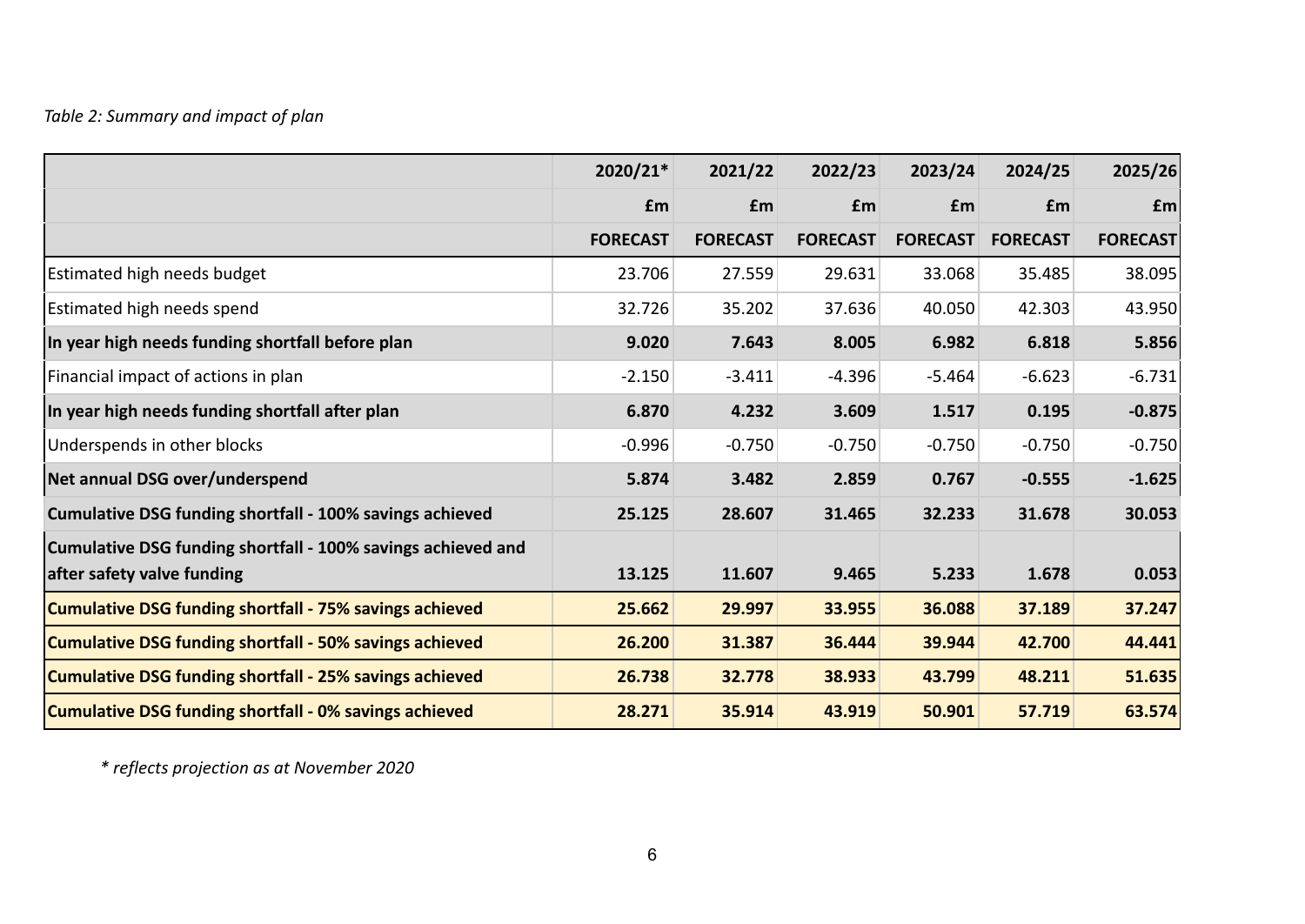# **4. Grant Funding and Budget Assumptions**

Increased levels of funding must be part of the deficit management solution. Positively, Kingston has received an increase in high needs funding in excess of 11% in 2021/22. The Council has been advised by the Department for Education to assume funding increases of 8% per year over the plan period and this has been reflected in the model. The Council has also assumed that funding can be re-prioritised within the DSG fund as well as a need to provide time-limited general fund money to support the position. It is hoped that beyond the plan period the support from the general fund can be incrementally stepped down so that education is fully funded from the Dedicated Schools Grant.

|                                               | 2020/21         | 2021/22         | 2022/23         | 2023/24         | 2024/25         | 2025/26         |
|-----------------------------------------------|-----------------|-----------------|-----------------|-----------------|-----------------|-----------------|
|                                               | £m              | <b>fm</b>       | <b>fm</b>       | £m              | £m              | f <sub>m</sub>  |
|                                               | <b>FORECAST</b> | <b>FORECAST</b> | <b>FORECAST</b> | <b>FORECAST</b> | <b>FORECAST</b> | <b>FORECAST</b> |
| <b>INCOME</b>                                 |                 |                 |                 |                 |                 |                 |
| Prior year high needs grant allocation        | 23.287          | 23.269          | 25.897          | 27.969          | 30.206          | 32.623          |
| Annual grant increase                         | $-0.018$        | 2.628           | 2.072           | 2.238           | 2.417           | 2.610           |
| Early Years block transfer                    | 0.121           | 0.162           | 0.162           | 0.162           | 0.162           | 0.162           |
| <b>Central Block</b>                          | 0.016           | 0.000           | 0.000           | 0.000           | 0.000           | 0.000           |
| Schools Block Transfer - Targeted High Needs  | 0.300           | 0.300           | 0.300           | 0.300           | 0.300           | 0.300           |
| Additional contributions - funding source tbc | 0.000           | 1.200           | 1.200           | 2.400           | 2.400           | 2.400           |
| Total high needs budget including recoupment  | 23.706          | 27.559          | 29.631          | 33.068          | 35.485          | 38.095          |

### *Table 3: Budget assumptions*

If funding increases are higher or lower than modelled this will make the position better or worse. A 1% movement in the funding allocation is worth between £259k - £326k in every year that the lower amount is received. For example if 1% less is received in 2022/23 this would add £1m to the cumulative deficit over the remaining three years of the plan.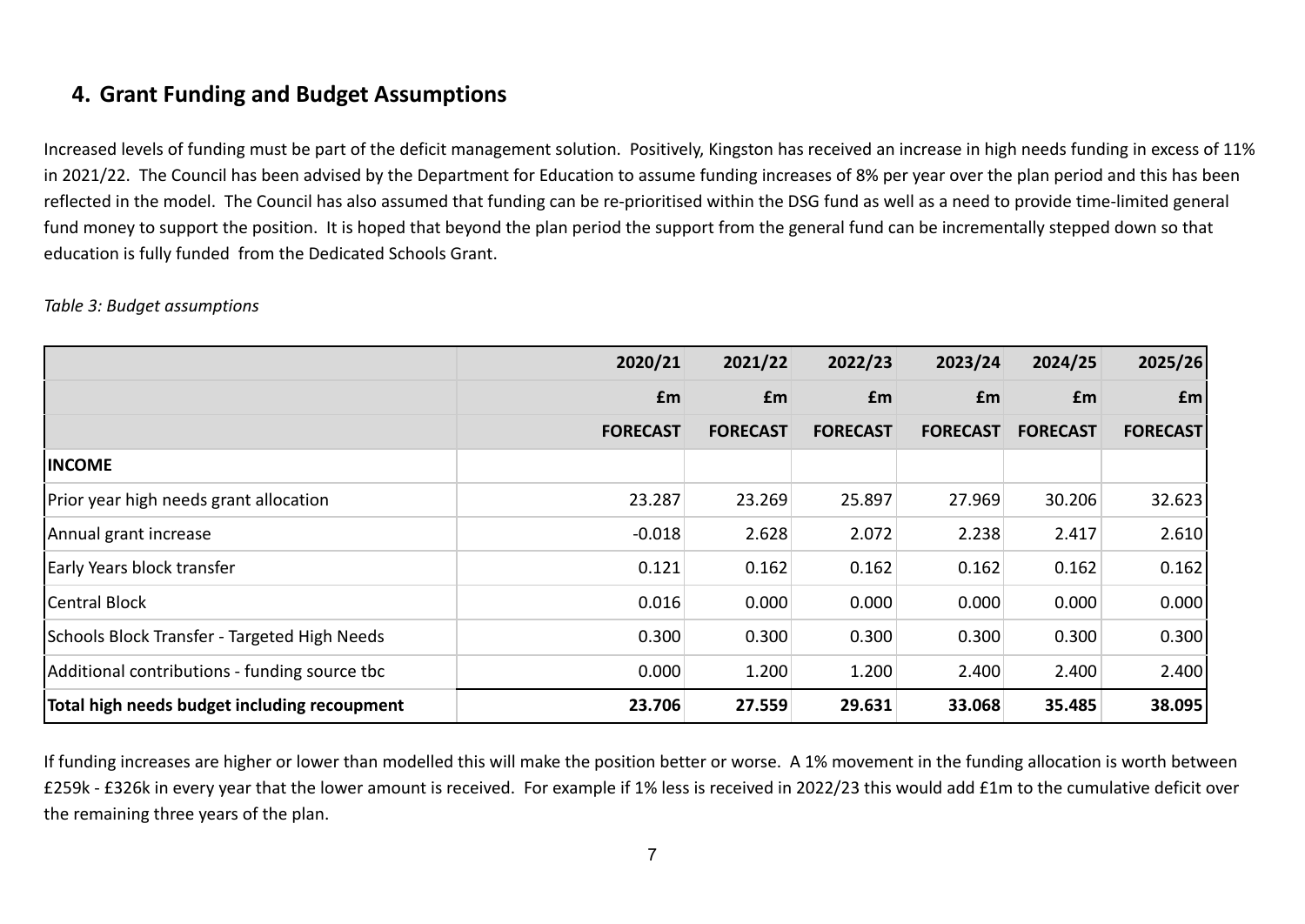The plan also assumes that the Council will consider the re-prioritisation of funding each year to maximise funding available for high needs education. This includes working with Schools Forum to consider the re-prioritisation of funding from other blocks in the DSG as well as significant contributions from the general fund to support the position. The Council is committed to providing cash flow to protect support to children and young people but it is imperative that a wider solution is found at a national level. The interim measure of providing for education via the general fund should be time limited.

The focus of this plan is on managing costs and funding effectively to manage the deficit position. Without the "Safety Valve" funding the cumulative deficit would continue to rise to £30m over the plan period even after the significant activity outlined in the Plan. The DfE has agreed to waive the repayment of a previous £3m DSG advance and to provide additional "Safety Valve" funding of £27m to support the write off of the cumulative deficit over the Plan period. The funding will be received incrementally over the five year period and is subject to successful achievement of the service and financial improvements outlined in the Plan. If the Plan is fully delivered and the full £27m safety valve funding received the cumulative position on the fund will be brought back into balance by 2025/26 as outlined in the table below:

|                                                                | 2020/21*  | 2021/22        | 2022/23        | 2023/24  | 2024/25        | 2025/26   |
|----------------------------------------------------------------|-----------|----------------|----------------|----------|----------------|-----------|
|                                                                | £m        | $\mathbf{f}$ m | $\mathbf{f}$ m | £m       | $\mathbf{f}$ m | <b>fm</b> |
| Deficit carried forward at 1st April                           | 19.251    | 13.125         | 11.607         | 9.466    | 5.233          | 1.678     |
| Annual projected DSG over/underspend                           | 5.874     | 3.482          | 2.859          | 0.767    | $-0.555$       | $-1.625$  |
| Cumulative DSG funding shortfall                               | 25.125    | 16.607         | 14.466         | 10.233   | 4.678          | 0.053     |
| Safety Valve Funding                                           | $-12.000$ | $-5.000$       | -5.000         | $-5.000$ | $-3.000$       | 0.000     |
| Cumulative DSG funding shortfall after<br>safety valve funding | 13.125    | 11.607         | 9.466          | 5.233    | 1.678          | 0.053     |

*Table 4: Impact of 'Safety Valve' funding*

*\*reflects projection as at November 2020*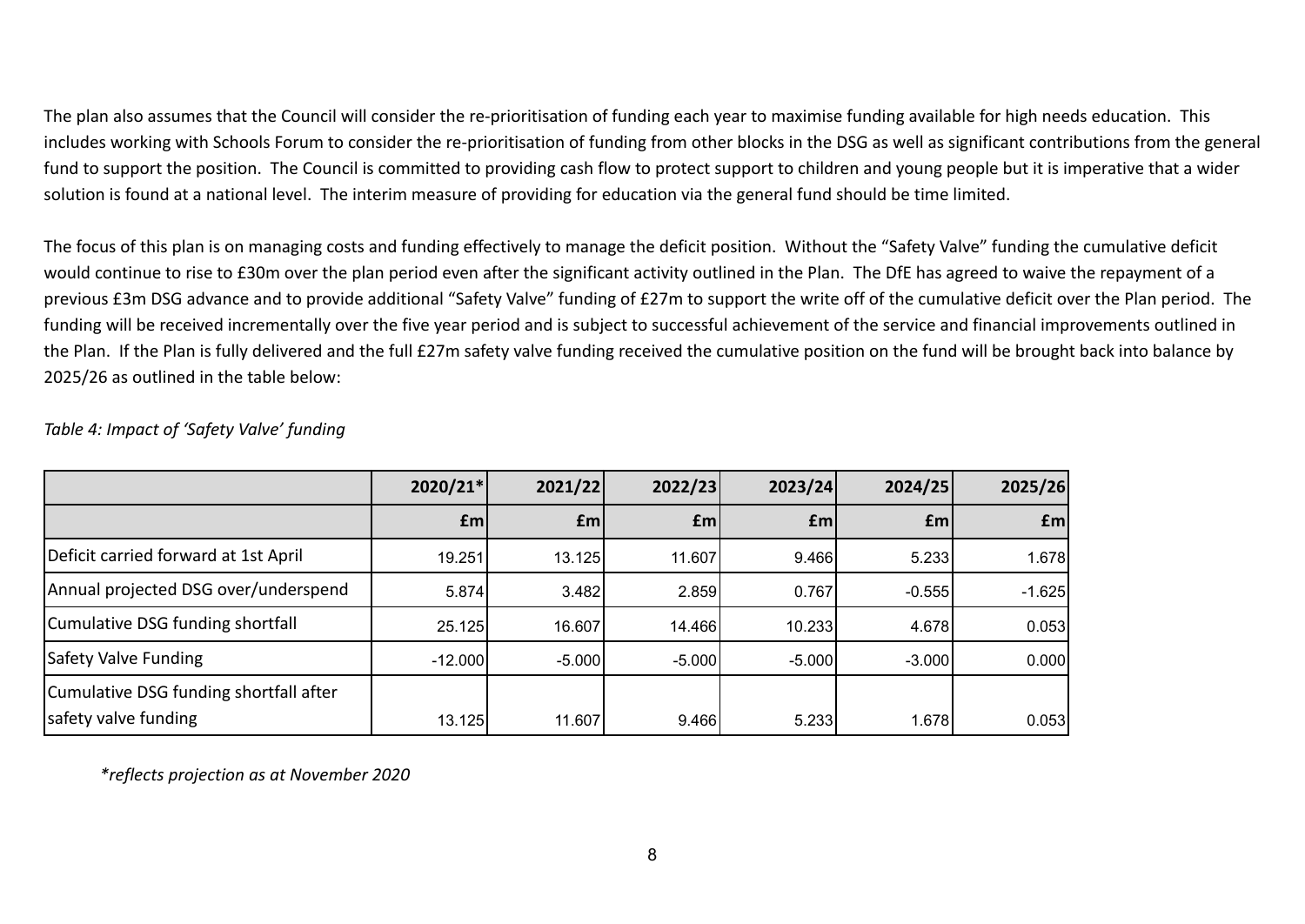## **5. Growth Assumptions**

The model looks to forecast growth that will need to be funded via the high needs grant allocation over the five year plan period. Kingston's plan growth has, in recent years, been slightly below the national average and the % of plans per 0-18 population has been below statistical neighbours averages and slightly above the comparative national and outer London average. This would indicate that Kingston is not an outlier and the SEND Team has acceptable thresholds for agreeing new plans. Kingstons cessation of plans has been lower than the comparative averages in recent years and a focused exercise is planned for 2021/22 to review plans that may no longer be needed with a particular focus on those that do not require funding from the high needs block. Both these matters are part of the work being undertaken within Workstream 5 of the SEND Futures Plan.

The growth projection is broken down into three key areas:

- New Education Health and Care Plans
- Ceased Education Health and Care Plans that are no longer needed
- Inflationary pressures on prior year spending commitments

The following table summarises the financial impact of growth assumptions on annual spend:

### *Table 4: Financial impact of growth assumptions*

|                                                                       | 2020/21  | 2021/22   | 2022/23  | 2023/24  | 2024/25  | 2025/26        |
|-----------------------------------------------------------------------|----------|-----------|----------|----------|----------|----------------|
|                                                                       | £m       | <b>fm</b> | Em       | £m       | £m       | f <sub>m</sub> |
| <b>SPEND BEFORE ACTIONS</b>                                           |          |           |          |          |          |                |
| <b>Prior Year spend</b>                                               | 29.655   | 32.726    | 35.202   | 37.636   | 40.050   | 42.303         |
| [Needs led growth (prior year full growth impact and new year impact) | 4.245    | 3.302     | 3.433    | 3.665    | 3.875    | 3.998          |
| <b>Ceased Plans</b>                                                   | $-1.767$ | $-1.488$  | $-1.721$ | $-2.036$ | $-2.476$ | $-3.503$       |
| Inflation growth (existing plans)                                     | 0.593    | 0.661     | 0.722    | 0.785    | 0.853    | 1.153          |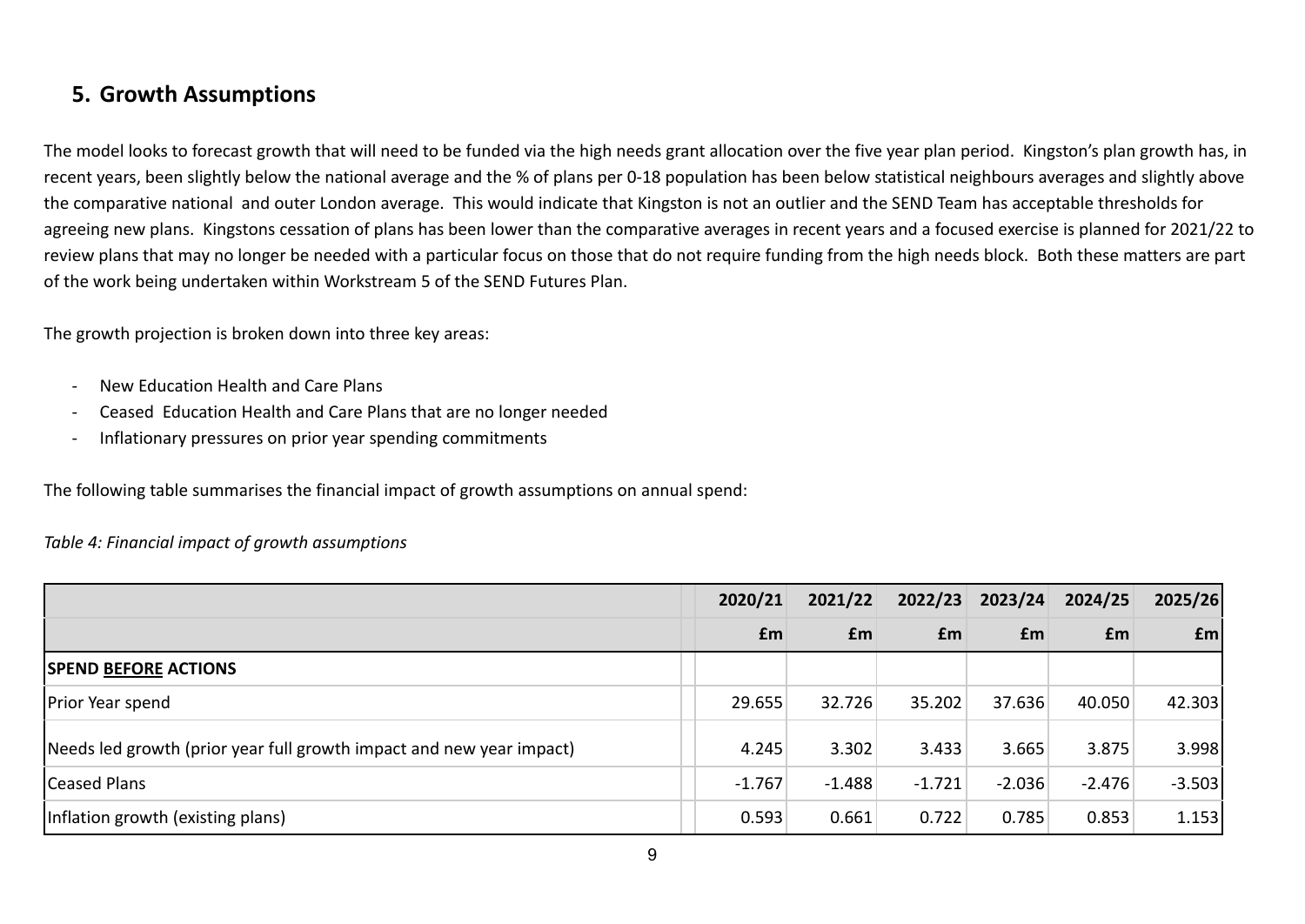The following table summarises the assumptions that underpin these figures:

#### *Table 5: Demand projections*

|                             |       |          |          |          |          |          | 2019/20 2020/21 2021/22 2022/23 2023/24 2024/25 2025/26 |
|-----------------------------|-------|----------|----------|----------|----------|----------|---------------------------------------------------------|
| % increase                  |       | 9.29%    | 7.00%    | 6.70%    | 6.49%    | 6.00%    | 4.01%                                                   |
| EHCPs @ Jan                 | 1,314 | 1,436    | 1,537    | 1,640    | 1,746    | 1,851    | 1,925                                                   |
| Net increase                |       | 122      | 101      | 103      | 106      | 105      | 74                                                      |
| new plans                   |       | 209      | 172      | 184      | 201      | 217      | 230                                                     |
| ∣% increase                 |       | 15.9%    | 12.00%   | 12.00%   | 12.25%   | 12.45%   | 12.45%                                                  |
| new plans - not nil cost    |       | 188      | 155      | 166      | 181      | 196      | 207                                                     |
| ceased plans                |       | $-87$    | $-72$    | $-81$    | -94      | $-113$   | $-156$                                                  |
| % reduction                 |       | $-6.62%$ | $-5.00%$ | $-5.30%$ | $-5.76%$ | $-6.45%$ | $-8.44%$                                                |
| ceased plans - not nil cost |       | $-78$    | -65      | $-73$    | $-85$    | $-101$   | $-141$                                                  |

The change in need has been split into new plans that are predicted to present each year with the associated financial cost and the plans that will cease each year, giving a net increase in plans year on year. The plan assumes a net increase of 4% to 9.3% in plans each year and 46% increase in EHCPs over the plan period. There is significant risk attached to this assumption when you look at the level of growth that has been experienced in previous years. The actual level of growth will be closely monitored as part of the plan governance and the team will have a focus on ensuring that where plans are no longer needed, that they are ceased, and that the existing strong threshold management for new plans continues.

*Table 6: Historic demand*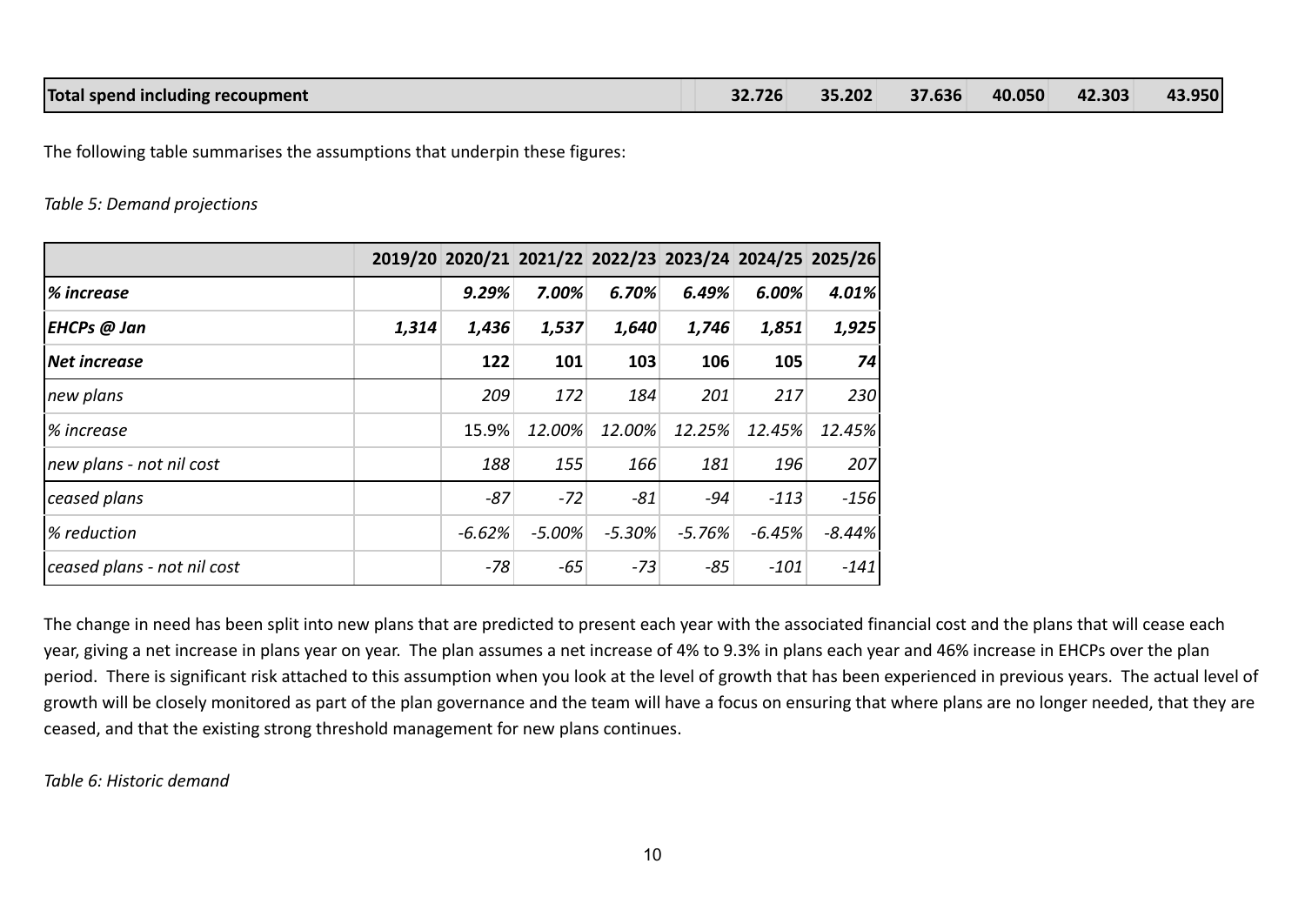|                               |       |     |     |     |     |     | 2014 2015 2016 2017 2018 2019 2020 | Total |
|-------------------------------|-------|-----|-----|-----|-----|-----|------------------------------------|-------|
| Number of statements or EHCPs | - 770 | 803 | 899 |     |     |     | 958 1042 1161 1314                 |       |
| Net increase                  |       | 33. | 96  | 59. | 84. | 119 | -153                               | 544   |
| % increase                    |       | 4%  | 12% | 7%  | 9%  | 11% | 13%                                | 71%   |

**New plans** - The number of new plans is expected to increase by about 12% each year over the plan period. The plan assumes that 10% of new plans can be met from within schools existing funding allocations with 90% requiring funding from the High Needs Block . The new plans have been built in at the prior year's uninflated average cost in line with the assumption that the actions detailed within the strategy to manage the impact of inflationary rises, across all plans, as part of the commissioning activity is successful.

**Cessation of plans** - The plan also allows for plans that will be ceased each year in cases where a child or young person no longer needs a plan due to age or needs. An average cessation percentage of between 5% and 8.4% has been assumed with 10% of those plans ceased assumed to be met within school rather than high needs block resources. Over the past five years an estimated 3.8% of plans have ceased each year and a higher percentage has been included to reflect a renewed focus in this area. The estimated ceased plan values have been assumed at the prior year uninflated average cost. Following the increase in age range to 25 as part of the 2014 reforms, 2021/22 will be the first year where young people begin to turn 25. The expected impact has been included within the plans ceasing each year.

The age profile when this plan was put together, when the total number of EHC plans was 1416, was:

*Table 7: Age profile of plans*

| Year group $/$ No. of |              |               | Year Group / |                  |               | Year Group / | No. of       |                |                  | No. of          |       |
|-----------------------|--------------|---------------|--------------|------------------|---------------|--------------|--------------|----------------|------------------|-----------------|-------|
| age                   | <b>EHCPs</b> | %             |              | age No. of EHCPs | %             | age          | <b>EHCPs</b> | %              | Year Group / age | <b>EHCPs</b>    | %     |
| N <sub>1</sub>        |              | $0.07\%$    4 |              | 73               | $5.16\%$   10 |              | 101          | $7.13\%$   20+ |                  | 42'             | 2.97% |
| N <sub>2</sub>        |              | $0.42\%$   5  |              | 107              | 7.56% 11      |              | 109          | $7.70\%$   21+ |                  | 25              | 1.77% |
| R                     | 35           | $2.47\%$ 6    |              | 91               | $6.43\%$   12 |              | 97           | $6.85\%$   22+ |                  | 19 <sub>1</sub> | 1.34% |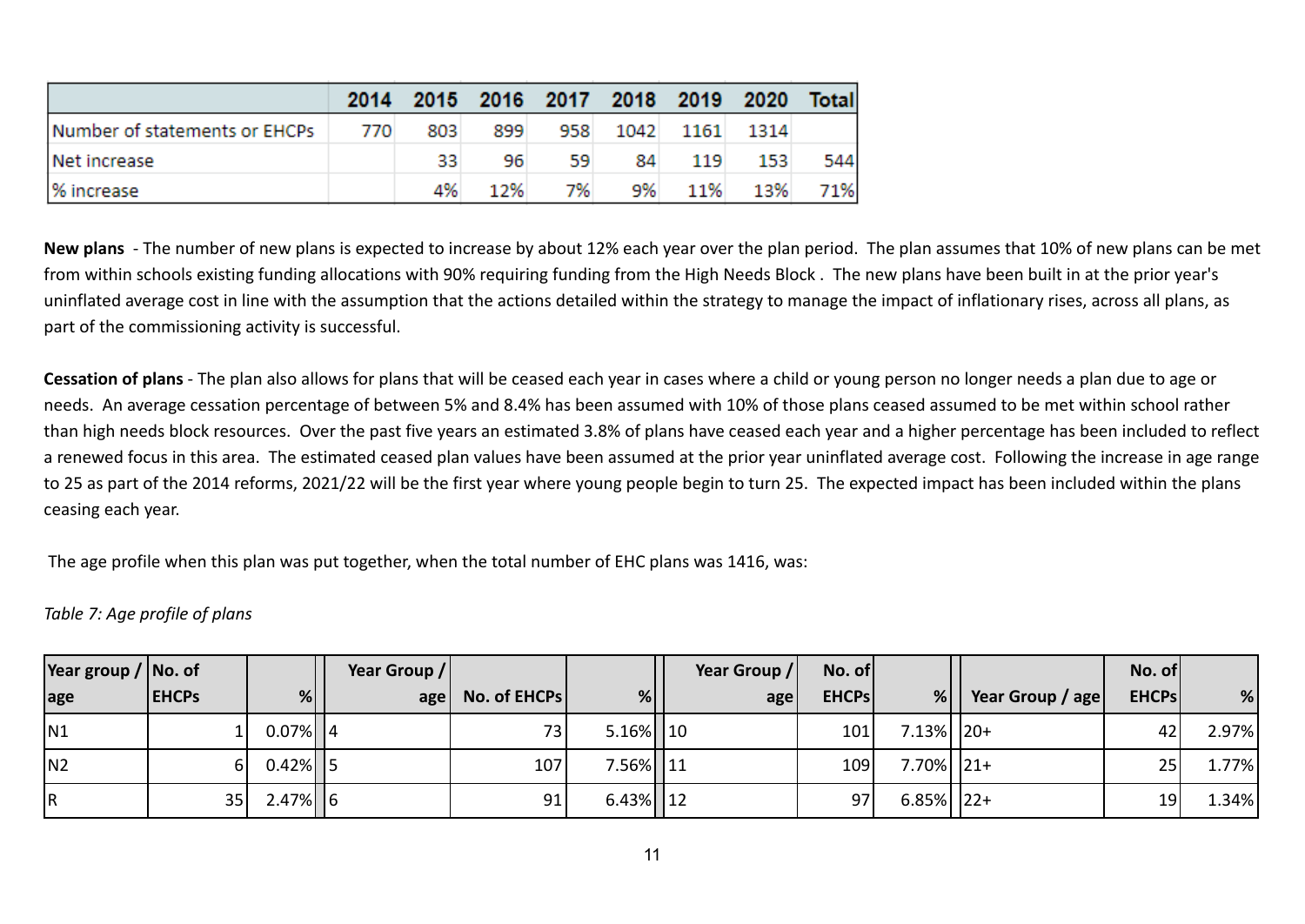|    | 41 | $2.90\%$    7 | 107 | 7.56% 13       | 68 | $4.80\%$   23+ | 10 <sup>1</sup> | 0.71%    |
|----|----|---------------|-----|----------------|----|----------------|-----------------|----------|
| ▎᠘ | 51 | $3.60\%$ 8    | 113 | 7.98% 14       | 63 | $4.45\%$   24+ | $\mathbf{A}$    | $0.28\%$ |
|    | 93 | $6.57\%$   9  | 104 | $7.34\%$   19+ | 56 | $3.95\%$   25+ | 0               | $0.00\%$ |

**Price inflation -** Price inflation has been built into the plan at 2% per year. There are inflationary pressures on most areas of high needs spending. Each year most schools submit requests to increase top up rates, independent school fees or high needs contractual costs. The high needs block also pays for pay inflation either directly for LA / AfC employed staff or via the various school funding mechanisms. The requests can range from nil percentage increase to over 10%. Managing inflationary rises is a key part of the SEND Futures Plan and the action to mitigate this pressure is discussed later in this plan.

The financial model assumes that where new areas of need are identified that are over and above the statutory provision that equivalent funding from outside the High Needs Block would need to be identified to ensure that the extension of support is affordable. Alternative funding sources could be from health, social care or the re-prioritisation of grant funds between education areas or within the high needs block. Where investment is needed that has the potential to save more money in the longer term then a business case to fund this from the high needs block is considered.

The impact of Covid on complexity of need and the need for EHCPs is still unclear and if this proves to be significant over the coming years this will present a pressure that has not been allowed for within the modelling. The impact of Covid 19 will need to be carefully monitored and reflected in future iterations of this plan.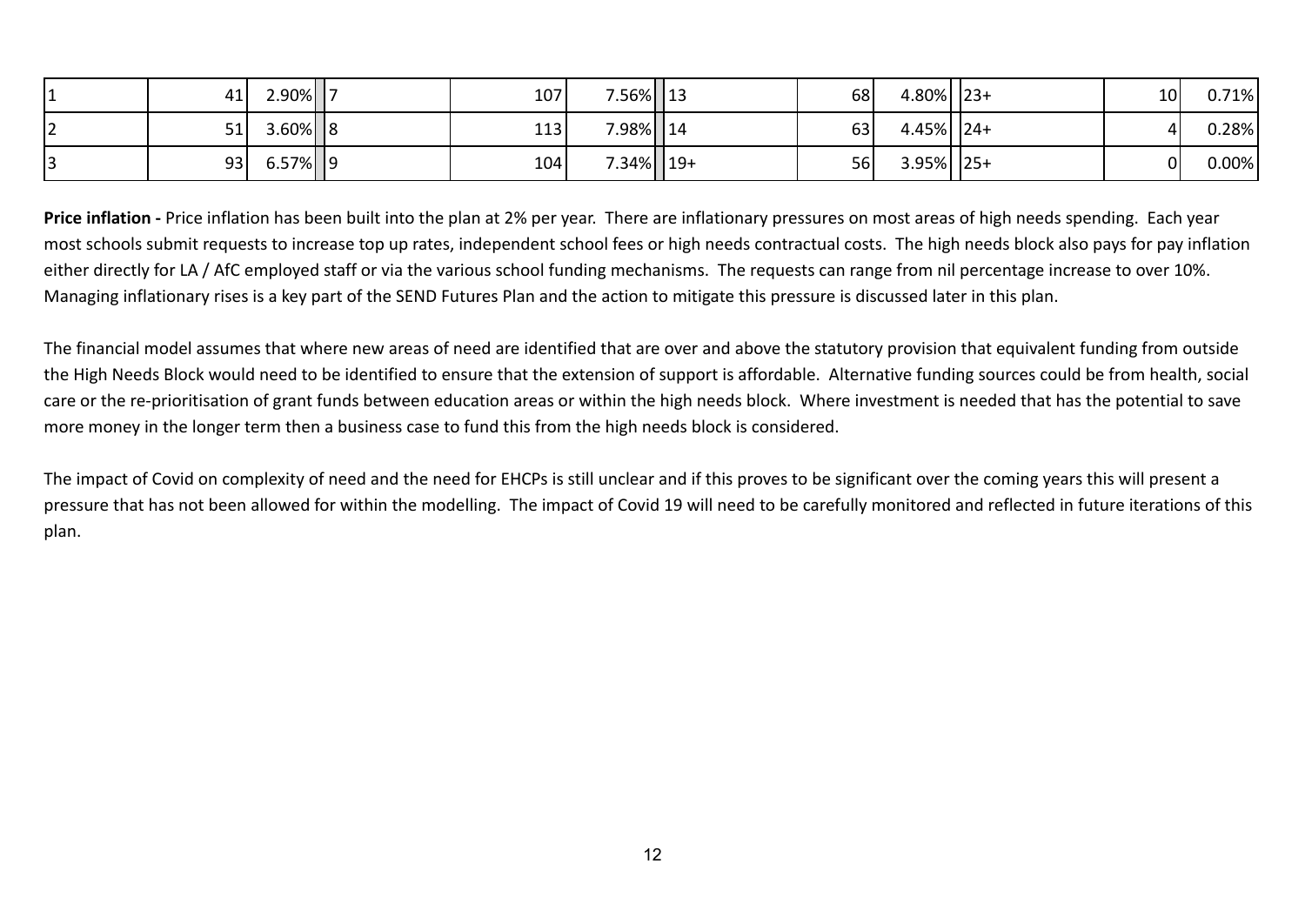## **6. Savings and cost mitigation**

The SEND Futures Plan outlines a number of actions that will be undertaken to both improve quality but also to control cost. The table below seeks to estimate the impact of the actions that are likely to work towards improving value for money, mitigating future cost and reducing the overall average cost.

The plan outlines activity that could reduce in year spend by £6.7m by March 2026 when compared to the position without the plan.

### *Table 8: Cost Control*

|                                                             | 2020/21  | 2021/22  |           |          | 2022/23 2023/24 2024/25 | 2024/26    | <b>TOTAI IMPACT</b> |
|-------------------------------------------------------------|----------|----------|-----------|----------|-------------------------|------------|---------------------|
|                                                             | £m       | Em       | <b>fm</b> | £m       | <b>f</b> m              | <b>f</b> m | £m                  |
| <b>ANNUAL SAVINGS / COST MITIGATION:</b>                    |          |          |           |          |                         |            |                     |
| Increased places in Specialist Resource Provisions (SRP)    | $-0.100$ | $-0.071$ | $-0.036$  | $-0.010$ | 0.000                   | 0.000      | $-0.217$            |
| Review of SRP vacant place funding                          | $-0.077$ | $-0.073$ | 0.000     | 0.000    | 0.000                   | 0.000      | $-0.150$            |
| Increased special school places                             | $-0.132$ | $-0.047$ | $-0.090$  | $-0.154$ | $-0.130$                | $-0.108$   | $-0.660$            |
| Development of post 16 offer                                | $-0.120$ | $-0.120$ | $-0.121$  | $-0.121$ | $-0.121$                | 0.000      | $-0.603$            |
| Improved commissioning practice including review of funding |          |          |           |          |                         |            |                     |
| lmodels and annual reviews                                  | $-1.320$ | $-0.351$ | $-0.489$  | $-0.533$ | $-0.658$                | 0.000      | $-3.351$            |
| Contributions from other partners (health & social care)    | $-0.401$ | $-0.599$ | $-0.250$  | $-0.250$ | $-0.250$                | 0.000      | $-1.750$            |
| Total financial impact of actions                           | $-2.150$ | $-1.261$ | $-0.986$  | $-1.068$ | $-1.159$                | $-0.108$   | $-6.731$            |

## **a. Increasing and improving local provision for children under the age of 16**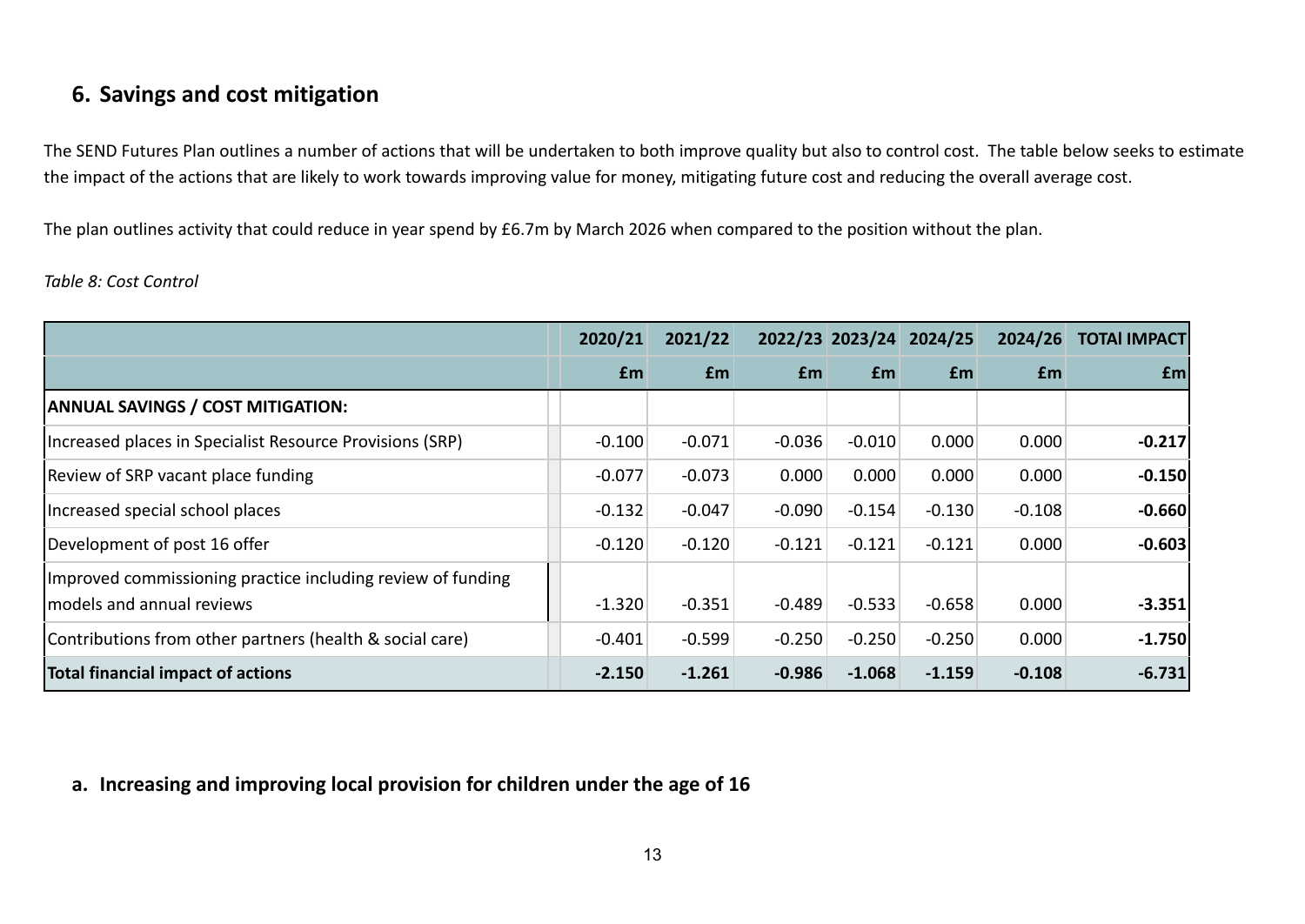A key part of the Kingston strategy is increasing local and more affordable high needs school places. Improving the local place offer has been ongoing for a number of years and will be a key component of the local strategy for the foreseeable future.

Broadly speaking, and there are a small number of exceptions, it is preferable to place a child in a local school than it is to place a child within an out of borough school. This affordability benefit is particularly relevant where we can use a local special school place rather than an independent sector place to meet needs. In a similar vein it is important that we have adequate places within local Specialist Resource Provisions (SRPs) to avoid escalation to more expensive special school placements.

Local school places are likely to be more affordable and there are clear cost avoidance opportunities in relation to home to school travel. Educating children locally also provides more opportunity for young people to benefit from local resources and community links.

Paragraph 11 provides a detailed breakdown of planned school places, by school, over the plan period.

The plan to increase the number of SRP and special school places should reduce the in year spend by £877k by March 2026. It has been assumed, based on local data, that there is an average net benefit of £3,000 per primary school pupil who can be supported in an SRP rather than a special school, £4,000 per secondary school pupil who can be supported in an SRP rather than a special school and £7,000 where a child can attend a local special school rather than an out of borough independent school. The following table summarises the planned place expansion:

#### *Table 9: New places FTE by financial year*

|                           | 2020/21 | 2021/22 | 2022/23 | 2023/24 | 2024/25 | 2025/26 |
|---------------------------|---------|---------|---------|---------|---------|---------|
| <b>Primary SRP Places</b> |         |         |         |         |         |         |
| Secondary SRP Places      | 19      | 14      | 8       |         |         | 0       |
| Special School Places     | 19      |         | 13      | 22      | 19      | 15      |
| Total                     | 46      | 26      | 22      | 25      | 19      | 15      |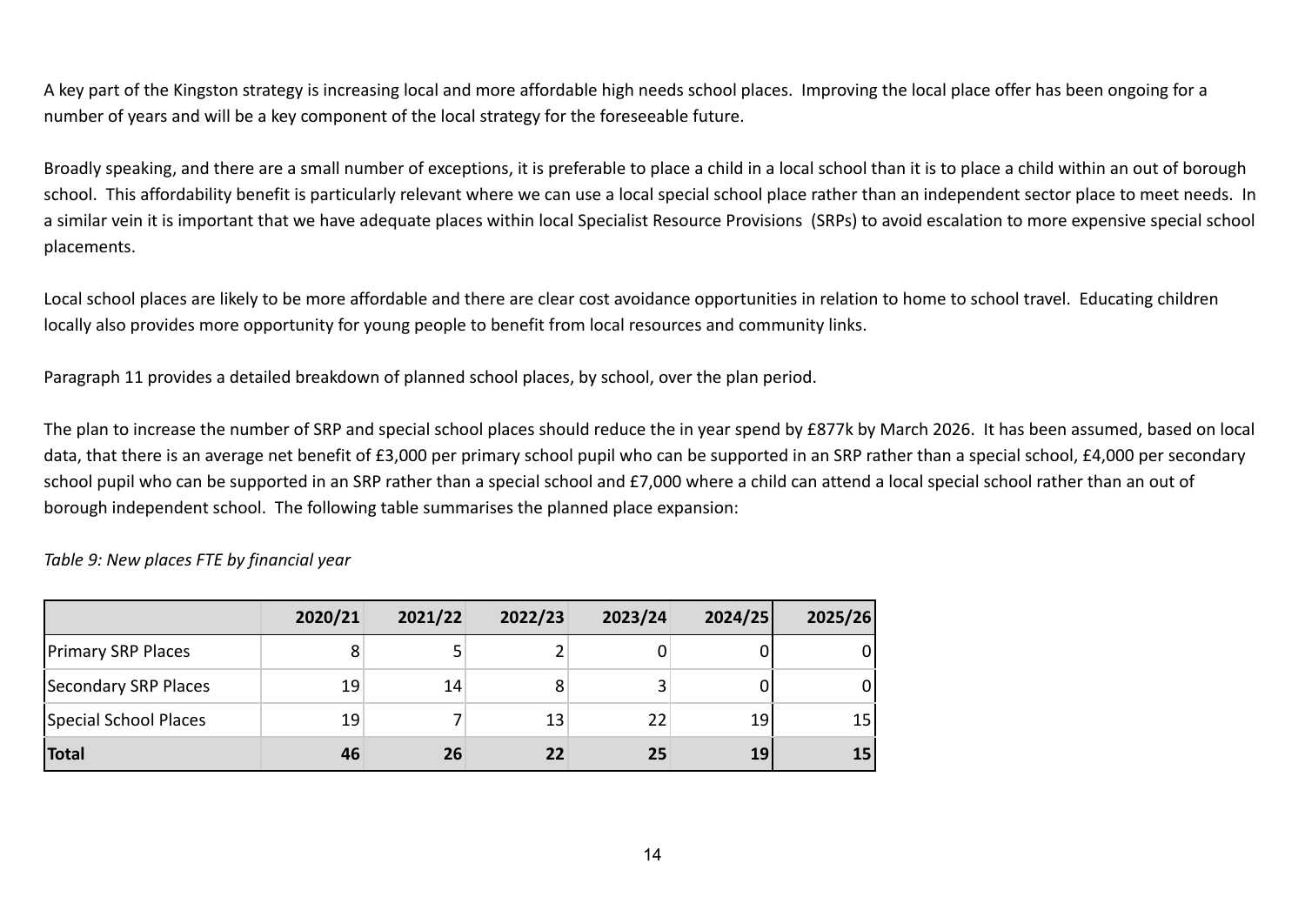| Impact of in year action  | 2020/21 | 2021/22 | 2022/23 | 2023/24 | 2024/25 | 2024/26 | <b>TOTAL</b>    |
|---------------------------|---------|---------|---------|---------|---------|---------|-----------------|
|                           | Em      | £m      | £m      | £m      | £m      | Em      | Em <sub>l</sub> |
| <b>Primary SRP Places</b> | £0.023  | £0.015  | £0.005  | £0.000  | £0.000  | £0.000  | E0.043          |
| Secondary SRP Places      | £0.077  | £0.057  | £0.031  | £0.010  | £0.000  | £0.000  | £0.174          |
| Special School Places     | £0.132  | £0.047  | £0.090  | £0.154  | £0.130  | £0.108  | £0.660          |
| <b>Total</b>              | £0.232  | £0.118  | £0.126  | £0.164  | £0.130  | £0.108  | £0.877          |

AfC annually reviews vacancy rates in SRPs. Places in SRPs can remain vacant if there is a mismatch between need or location and the provision of places. SRPs are funded based on fixed numbers of places to allow schools to plan staffing resources. Where there are consistent vacancies in SRPs those places will either be re-designated and used to support children, with the agreement of the school or they will be removed. Savings of £150k have been built in to allow for this activity.

## **b. Increasing and improving local provision for young people over the age of 16**

The plan also recognises the importance of developing the local offer for young people over the age of 16. This will be done through ensuring that there is proactive pathway planning for every young person at an early stage and that there is a broad range of options available to young people including college places, apprenticeships or local vocational training. There will be a focus on preparing young people for adulthood to ease the transition from the EHCP service offer which extends to age 25.

The Council is working with partners to explore whether a post 16 campus that brings together learning opportunities, apprenticeship opportunities and supported accommodation could assist in improving outcomes and supporting young people in a more affordable way. The full business case is not yet developed but there is a clear rationale that by consolidating provision to a central best practice campus a stronger offer can be offered at a lower cost. Broad estimates of the potential impact of this development have been included in the latter years of the plan and at this point in time the estimates are very prudent.

Savings / cost avoidance of £603k have been built in over the plan period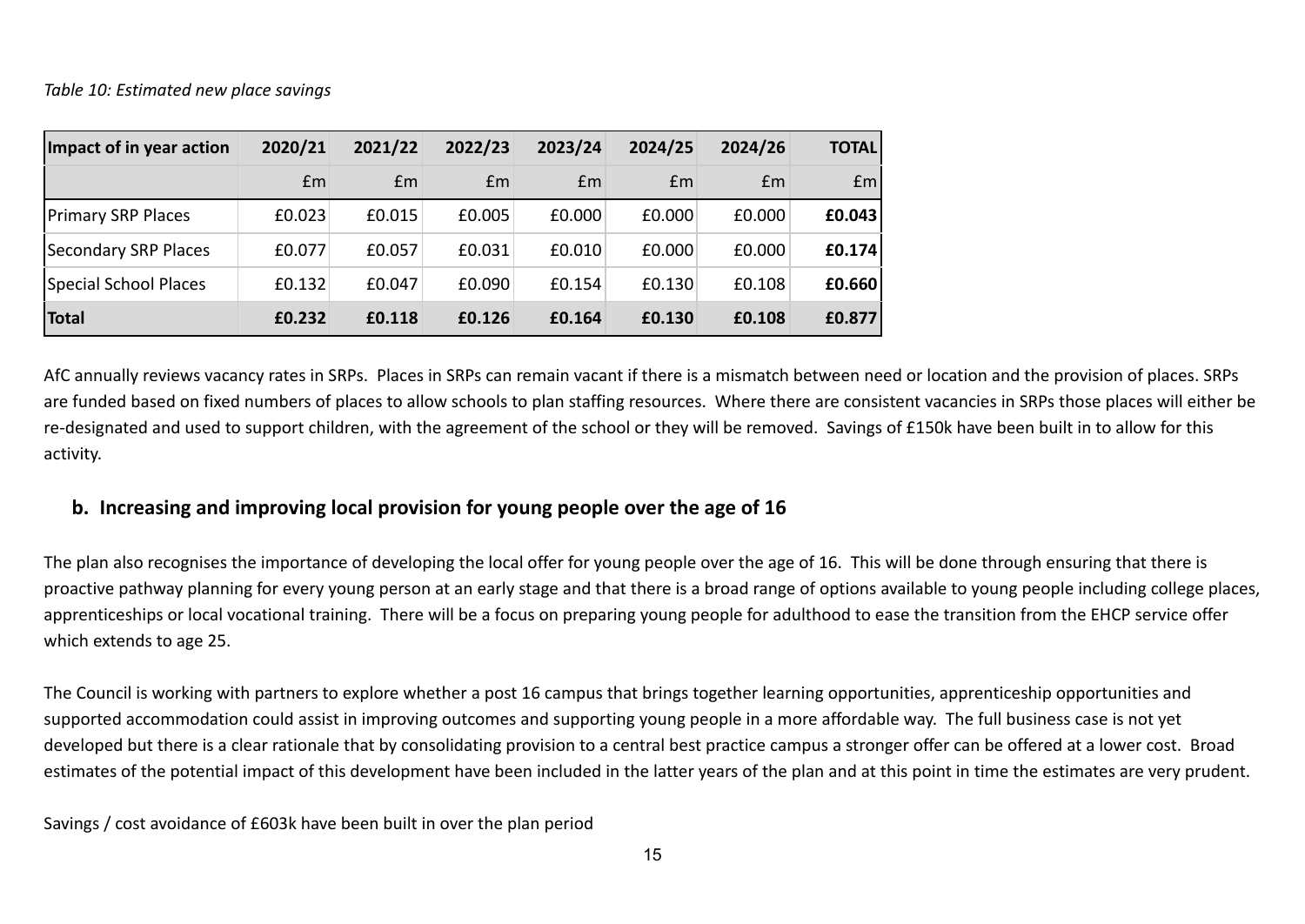## **c. Improved commissioning practices and funding models**

Effective review and commissioning of placements is an important part of the SEND Futures Plan. To achieve value for money it is important that AfC are in a good position to commission support at a competitive price and also review that provision at least annually to ensure that it still meets the young person's needs and continues to represent value for money. The SEND commissioning team will work with providers to mitigate future costs and ensure that inflationary rises are reasonable. AfC also continues to buy in support from the South London Commissioning Consortium. There must be clear mechanisms in place to support a fair share of funding amongst partners - education, health, social care. The SEND Futures Plan outlines the following specific activity:

- Develop principles and processes that enable commissioning activities to better respond to local need and be strongly focussed on outcomes for children and young people, including developing our local intelligence and considering how different funding models may offer incentives to drive improvements in the quality and efficiency of provision
- Work together and with children, young people and their parents to understand the performance of commissioned services for children and young people with special educational needs and disabilities and the outcomes that they support; and identify priorities to transform services
- Review resourcing allocations across the partnership to understand the contributions required of each partner to meet the needs of children and young people with Education, Health and Care Plans, including jointly funded places for those with complex needs and in out of borough and residential placements
- Work with children, young people and their families to develop a high quality local therapy offer
- Identify opportunities to work in commissioning consortiums or other partnership arrangements with other areas to leverage cost savings
- Improve commissioning of placements including building quality assurance mechanisms into its contract management to secure better value for money and taking advantage of scale purchasing opportunities

The plan assumes the following average costs over the plan period with inflationary pressure being fully mitigated: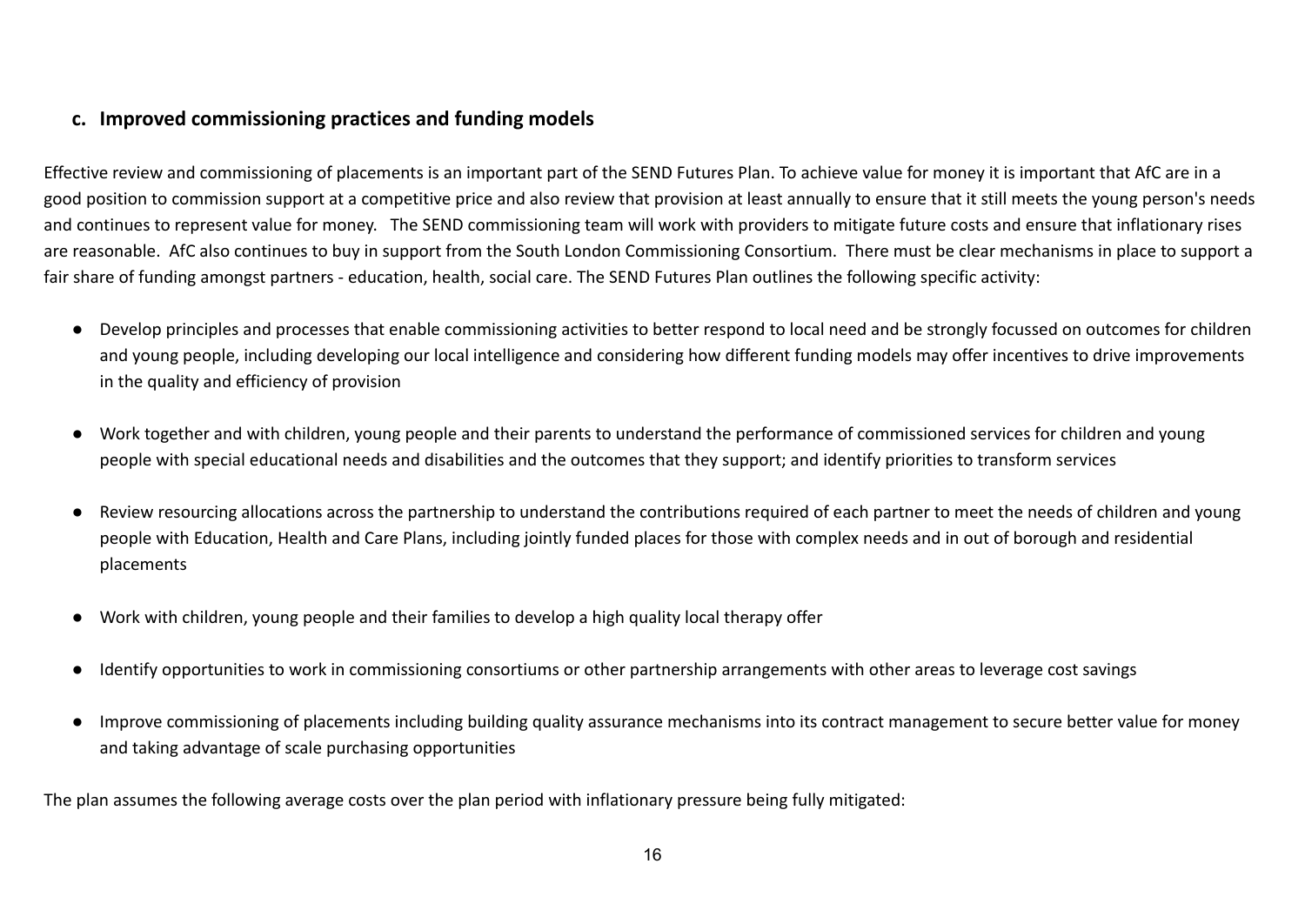#### *Table 11: Assumed average costs*

|                                                     | 2019/20 | 2020/21   | 2021/22  | 2022/23 2023/24 |                     |          | 2024/25 2025/26 |
|-----------------------------------------------------|---------|-----------|----------|-----------------|---------------------|----------|-----------------|
| Average cost based on projected spend after actions | £22,568 | £21,291   | £20,689  |                 | $f20,274$ $f19,809$ | £19,279  | £19,336         |
| % increase                                          |         | $-5.66\%$ | $-2.83%$ | $-2.01\%$       | $-2.29%$            | $-2.68%$ | 0.29%           |
| Estimated inflated average cost before action       | £22,568 | £23,020   | £23,480  | £23,950         | £24,429             | £24,917  | £25,540         |
| % increase                                          |         | 2.00%     | 2.00%    | 2.00%           | 2.00%               | 2.00%    | $2.50\%$        |
| Estimated unit price inflation                      |         | £451      | £460     | £470            | £479                | £489     | £623            |

## **d. Effective Management of Demand for High Needs Block Services**

The plan assumes that there will be lower increases in levels of need than has been experienced historically. The Council has a duty to assess and provide an EHCP plan and associated education support for children and young people in line with the Children and Families Act. In meeting this duty the Council will continue to have clear and understandable thresholds for accessing support which will include an assessment of where support can be delivered within resources already available to schools. The Council will also continue to facilitate early intervention support at the earliest opportunity to avoid the unnecessary escalation of need.

The Council will also continue to improve arrangements for the annual review of EHCPs to ensure that funded support remains aligned to a child or young person's needs. This will be particularly important at key transition points. It is also important that the effectiveness of support be regularly assessed and reviewed to ensure it is achieving the stated outcomes.

The impact of the lower growth assumptions is further explained in the table below: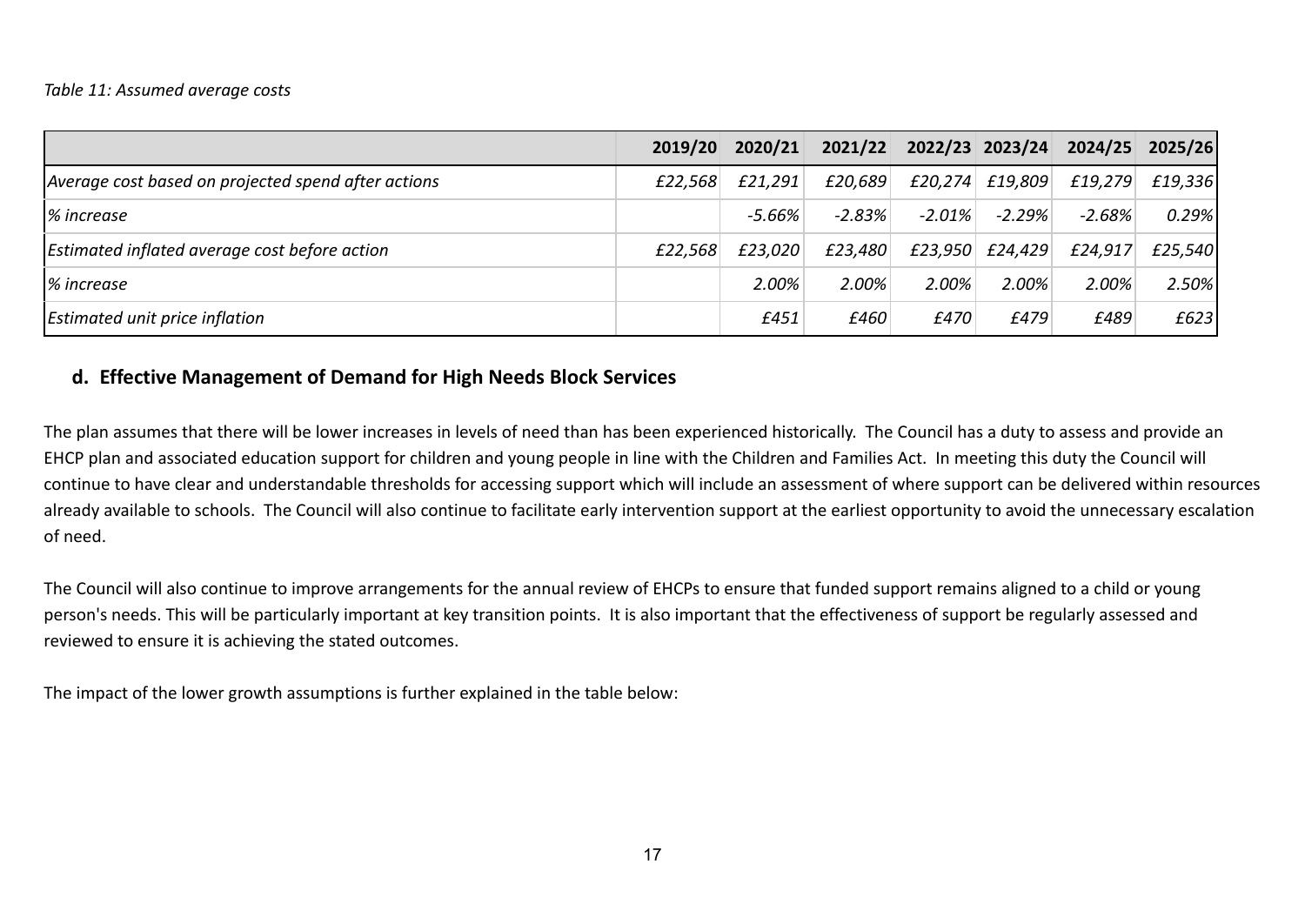### *Table 12: Impact of lower EHCP growth assumptions*

|                                                     | 2021/22     | 2022/23       | 2023/24       | 2024/25       | 2025/26       |
|-----------------------------------------------------|-------------|---------------|---------------|---------------|---------------|
| Projected increase in EHCPs based on current trends | 8.75%       | 8.45%         | 7.99%         | 7.30%         | 4.01%         |
| Reduction in trend reflected in the plan            | 1.75%       | 1.75%         | 1.50%         | 1.30%         | 1.30%         |
| Impact on EHCPs as at January                       | $-25$       | -54           | $-83$         | $-112$        | $-137$        |
| Financial impact - cumulative                       | $-E519,944$ | $-f1,097,714$ | $-£1,645,435$ | $-E2,155,878$ | $-E2,645,614$ |

### **e. Other Funding sources**

In recent years there have been consistent underspends in the Early Years Block of the Dedicated Schools Grant. The early years formula is reviewed each year to ensure that local Early Years Entitlement Rates remain reasonable. An assumption of continued underspends has been built in over the plan period.

The Plan assumes that an annual exercise will be undertaken to review and decide how all possible funding sources could be re-prioritised to assist with high needs education pressures. This could include from other education blocks in the Dedicated Schools Grant (schools, early years, central) as well as non Dedicated Schools Grant budgets (e.g. general fund or health funding). The review will be undertaken with relevant partners including the Clinical Commissioning Group, Schools Forum, Achieving for Children and the Council. In recent years there have been consistent underspends in the Early Years Block of the Dedicated Schools Grant. The early years formula is reviewed each year to ensure that local Early Years Entitlement rates remain reasonable. Continued Early Years Block underspends have been assumed over the plan period.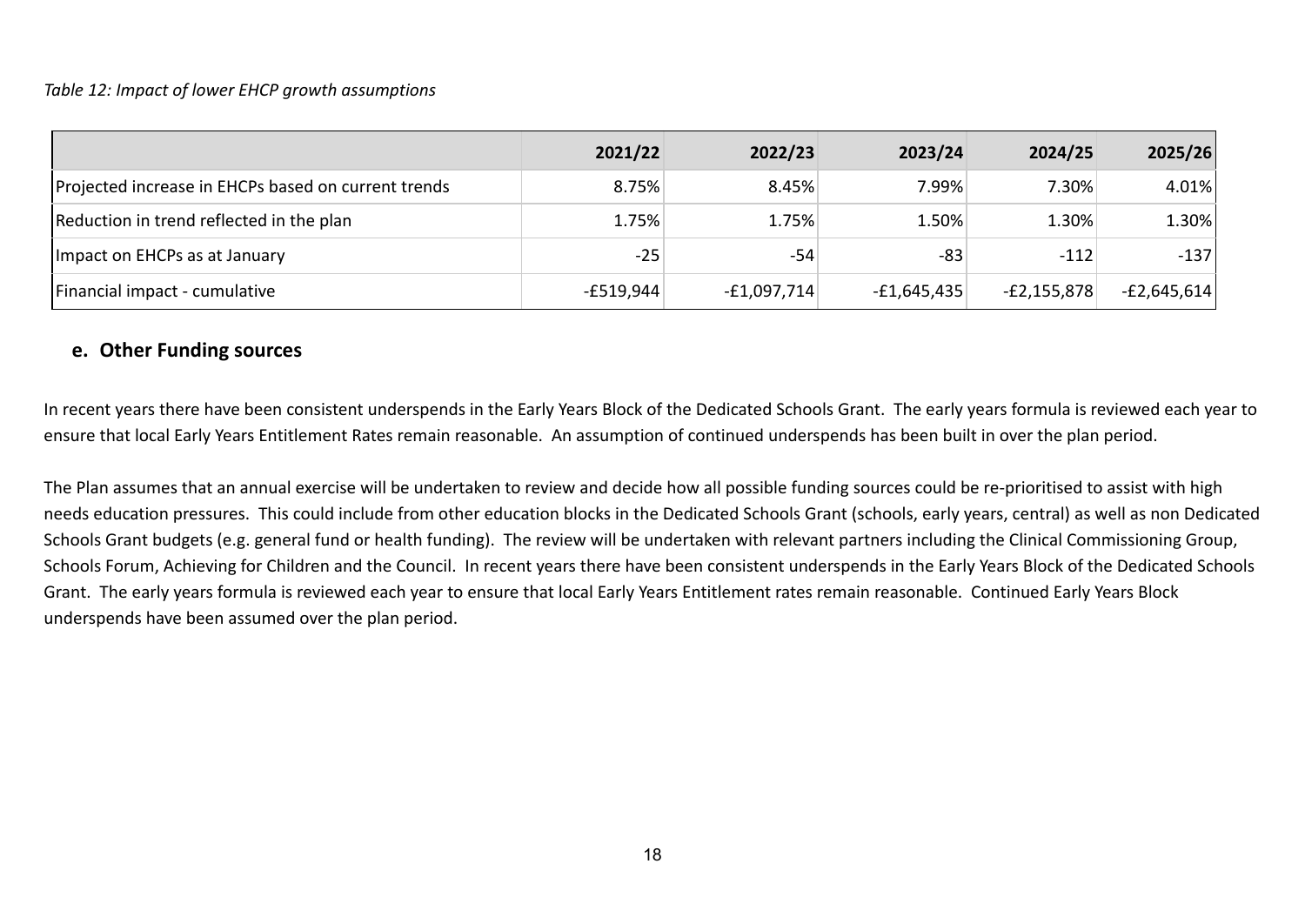# **7. Assumptions and Risk Register**

The plan includes significant estimates relating to future years income, cost and demand pressures as well as the potential impact of plan actions. Small variations in assumptions can make a material difference to the financial position. The main assumptions are as follows:

*Table 12: Assumptions*

| <b>ASSUMPTION</b>                 | 2021/22    | 2022/23    | 2023/24    | 2024/25    | 2025/26    |
|-----------------------------------|------------|------------|------------|------------|------------|
| DSG Funding increase £            | £2.628m    | £2.072ml   | £2.238m    | £2.417m    | £2.610m    |
| <b>DSG Funding increase %</b>     | 11.29%     | 8.00%      | 8.00%      | 8.00%      | 8.00%      |
| Additional contribution £         | £1.200m    | £1.200m    | £2.400m    | £2.400m    | £2.400m    |
| Early Years Contribution £        | £0.912m    | £0.912m    | £0.912m    | £0.912m    | £0.912m    |
| EHCP growth %                     | $7.00\%$   | 6.70%      | 6.49%      | 6.00%      | 4.01%      |
| Inflation growth %                | 2.00%      | 2.00%      | 2.00%      | 2.00%      | 2.50%      |
| Savings / cost avoidance          | $-f1.261m$ | $-£0.986m$ | $-E1.068m$ | $-f1.159m$ | $-£0.108m$ |
| Covid 19                          | £0.000m    | £0.000m    | £0.000m    | £0.000m    | £0.000m    |
| Investment in service improvement | £0.000m    | £0.000m    | £0.000m    | £0.000m    | £0.000m    |

Progress against these assumptions and targets will be closely monitored and the financial projections updated as appropriate.

## **Risk Register**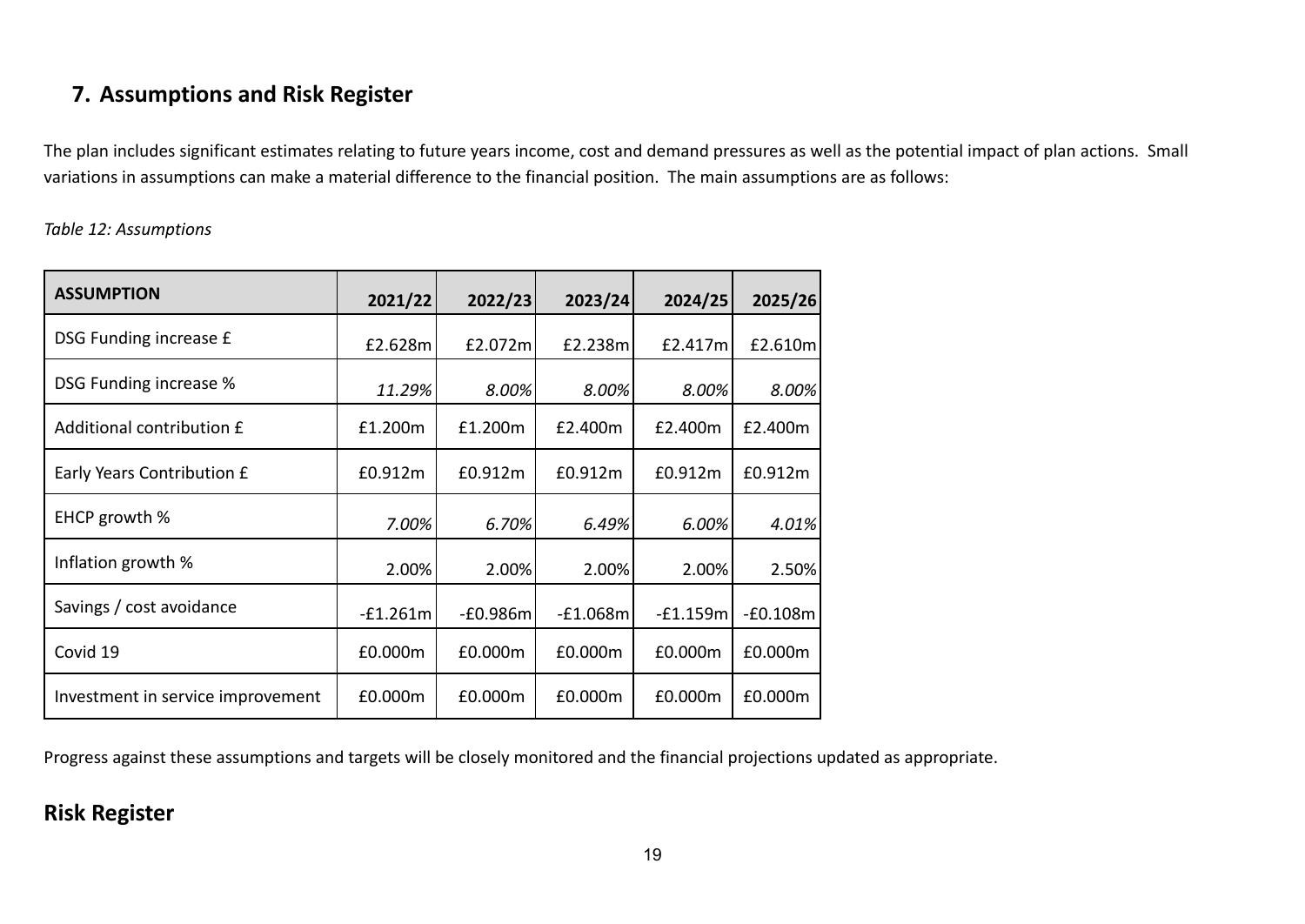The following table details the risks associated with the plan in more detail as well as the action the Council and partners will take to manage risks:

| <b>RISK DESCRIPTION</b>                                                                                                                                                                                                                                                                                                                                                                                        | <b>MITIGATION / CONTROL</b>                                                                                                                                                                                                                                                                                                                                                                                           | <b>RAG</b>   |
|----------------------------------------------------------------------------------------------------------------------------------------------------------------------------------------------------------------------------------------------------------------------------------------------------------------------------------------------------------------------------------------------------------------|-----------------------------------------------------------------------------------------------------------------------------------------------------------------------------------------------------------------------------------------------------------------------------------------------------------------------------------------------------------------------------------------------------------------------|--------------|
| There is a risk that certain elements of the plan are not achieved<br>and that ongoing financial pressure continues to put at risk the<br>financial stability of Kingston council and schools.                                                                                                                                                                                                                 | The plan will be a key priority for the Council over the coming years and will be<br>closely monitored to ensure that risks and opportunities are identified and<br>appropriate action taken to mitigate the impact.                                                                                                                                                                                                  | R            |
| The Council is unable to bring the fund back into balance<br>without a significant support package from the DfE which would<br>include financial as well as implementation support.                                                                                                                                                                                                                            | The Council will clearly articulate the support package needed from the DfE as<br>part of the DMP process to reach a mutual understanding of what is needed.                                                                                                                                                                                                                                                          | А            |
| If significant and ongoing year on year increases in high needs<br>funding is not received this would create a year on year budget<br>gap and the plan would not bring the fund back into balance<br>over time.                                                                                                                                                                                                | The Council is working closely with the DfE and has reflected funding increases<br>that are in line with DfE recommendations.                                                                                                                                                                                                                                                                                         | A            |
| The plan assumes significant contributions from council general<br>fund resources and other areas of the DSG over the plan period<br>and this will have a direct impact on the availability of funding<br>for other council and education services. If this funding is not<br>available then this would create a year on year budget gap and<br>the plan would not bring the fund back into balance over time. | The council will work with partners to consider how local funding should be<br>prioritised each year. The S151 officer will also make appropriate assumptions<br>when undertaking medium term financial modelling in relation to general fund<br>resources. The impact of diverting funding will be monitored and considered as<br>part of decision making processes as well as relevant Equality Impact Assessments. | $\mathsf{R}$ |
| There is a significant risk that levels of future need may be<br>higher than what has been built into the plan which could create<br>additional year on year gaps. The Council will continue to meet<br>its statutory duty where plans should be issued.                                                                                                                                                       | Challenging assumptions have been built into the model regarding levels of future<br>need. The partnership board, council and Schools Forum will monitor progress<br>against these plans. The Councils DCS will monitor the application of thresholds to<br>ensure they are in line with statutory duty.                                                                                                              | R.           |
| For the plan to be successful all local partners including Council,<br>AfC, schools, early years providers, health and the DfE must                                                                                                                                                                                                                                                                            | The SEND Partnership Board is a key part of the plan governance and brings<br>together all partners to monitor and discuss the plan. The Council will also be                                                                                                                                                                                                                                                         | А            |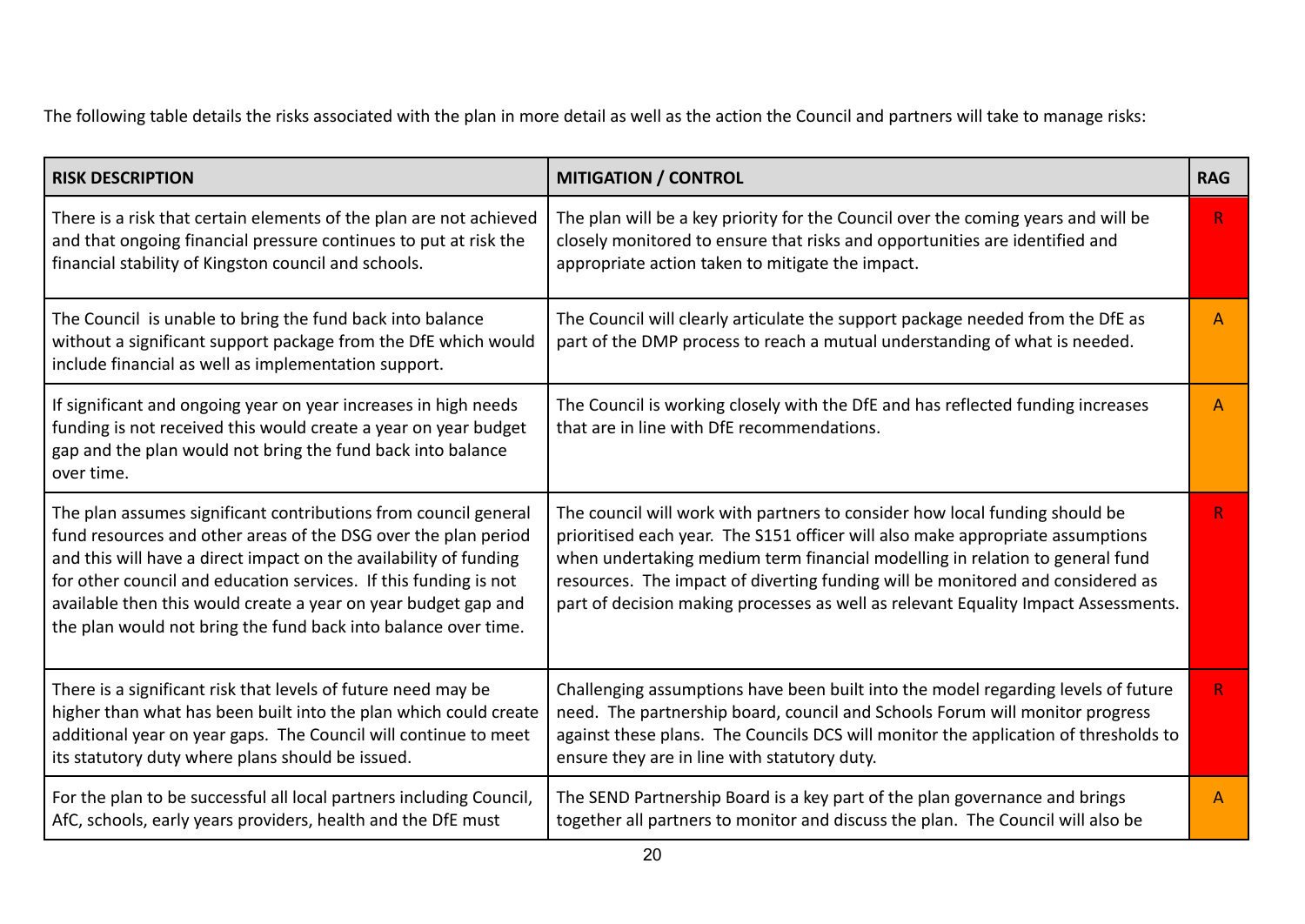| work together to find solutions and implement the SEND<br>Futures Plan. There is a risk that in the context of limited<br>funding that relationships become fractured and this impacts on<br>the achievement of plans.                                   | proactive in working with partners to discuss plans and where possible mutually<br>agree solutions to challenges.                                                                                                                                                                                                                                                                                                                                                                                        |              |
|----------------------------------------------------------------------------------------------------------------------------------------------------------------------------------------------------------------------------------------------------------|----------------------------------------------------------------------------------------------------------------------------------------------------------------------------------------------------------------------------------------------------------------------------------------------------------------------------------------------------------------------------------------------------------------------------------------------------------------------------------------------------------|--------------|
| If there are delays or capital funding shortfalls in relation to local<br>place investment plans then this will impact on where children<br>are placed in the future which is likely to increase costs and lead<br>to shortfalls on the plan.            | The plan assumes significant cost avoidance through the use of local places in SRPs<br>and special schools. The Councils capital team will be managing the capital<br>investment programme and investment decisions will be based on sound invest to<br>save business cases. The Council will work with the DfE, schools and colleges to<br>identify appropriate sites as well as capital funding.                                                                                                       | A            |
|                                                                                                                                                                                                                                                          | The placement of children in the new places will be monitored as part of the plan<br>governance to ensure that appropriate children are being supported in the new<br>local places and that the places are being used effectively.                                                                                                                                                                                                                                                                       |              |
| If inflationary requests are not managed effectively this will lead<br>to increased costs and shortfalls on the plan. It is also important<br>that financial decisions are made by staff with value for money<br>being considered.                       | The SEN Team and Commissioning Team will receive regular financial monitoring<br>information. They will also be supported to understand the financial implications<br>of their decisions by relevant finance and commissioning staff. The scheme of<br>delegation will support decision making at appropriate levels in the organisation.<br>The Council will continue to buy in support for managing inflationary requests on<br>independent placements via the South London Commissioning Partnership. | $\mathsf{A}$ |
| Lack of investment in service improvement causes delays in<br>implementing the SEND Futures plan and leads to reduced<br>performance and outcomes.                                                                                                       | The SEND Futures plan outlines how services will be improved over time as well as<br>how cost will be managed. The Council will need to consider what additional<br>investment is needed with partners each year and identify how this will be funded<br>if it can't be achieved within existing resources. The SEND Partnership Board will<br>have oversight over these discussions, chaired by the Councils CEO.                                                                                       | R.           |
| The full impact of Covid 19 is not yet clear but it could lead to<br>reduced capacity in schools to support children and it could also<br>lead to an escalation in the number of children requiring<br>support as well as the level of support required. | The impact of Covid 19 will be monitored over the coming 12 months as the<br>country begins to move towards recover and where needed the financial impact<br>will be reflected in future iterations of plans. The Council will work closely with<br>AfC and other partners to understand the impact and discuss solutions as the<br>challenges become clearer.                                                                                                                                           | R            |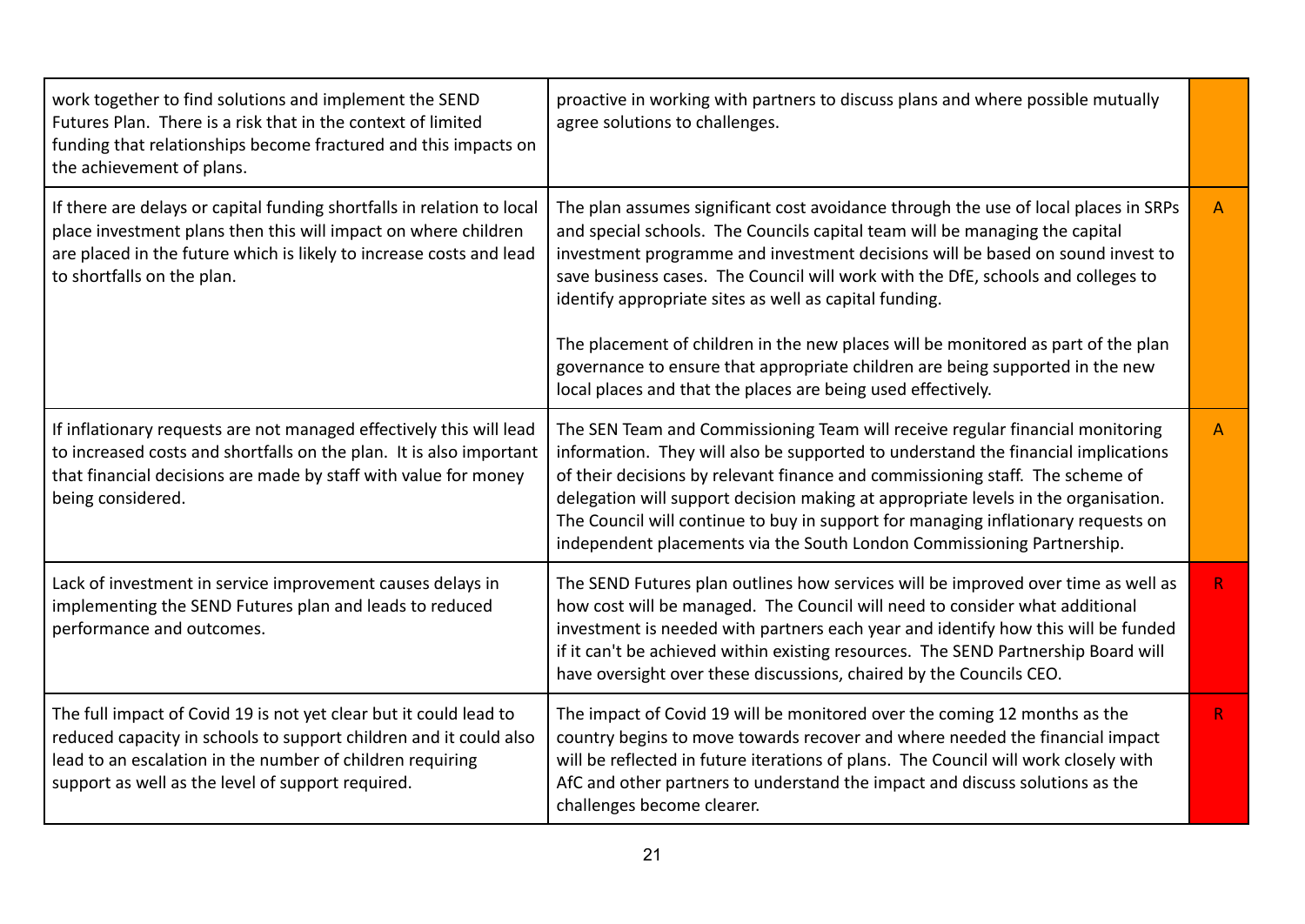## **8. Governance Arrangements**

The Plan will be signed off by the Council's S151 officer and the Council's Director of Children's Services (DCS). The DCS will have overall responsibility for making arrangements to implement and monitor the effectiveness of the plan and reports directly to the Council's Chief Executive.

This plan is monitored on a quarterly basis and where there are significant changes, assumptions will be updated to reflect the latest information on both the in year and future years financial position. The SEND Futures Plan is overseen by an established governance structure which includes a SEND Partnership Board and the Director of Children's Services receives regular updates from SEND Futures workstream leads and the finance department. AfC works closely with the Council and reports on the DSG position as part of the monthly budget monitoring cycle. The following arrangements will be in place to support appropriate oversight and monitoring of the plan:

- The Council's Director of Children's Services (DCS) will be the officer accountable for delivery of the plan and reports directly to the Councils Chief Executive
- The plan will continue to be one of the Council's key priority programmes
- The delivery of the plan will be formalised as one of AfCs key contractual objectives with associated key performance indicators and milestones
- Monthly reporting on progress will continue as part of existing commissioning arrangements between the Council and AfC budget monitoring and performance monitoring
- There will be a quarterly meeting of a Delivery Board with Council and AfC representatives discussing progress and performance against key performance indicators as well as risks and opportunities
- Periodic reporting on progress to SEND Partnership Board, People Committee, and Kingston Schools Forum as part of established reporting mechanism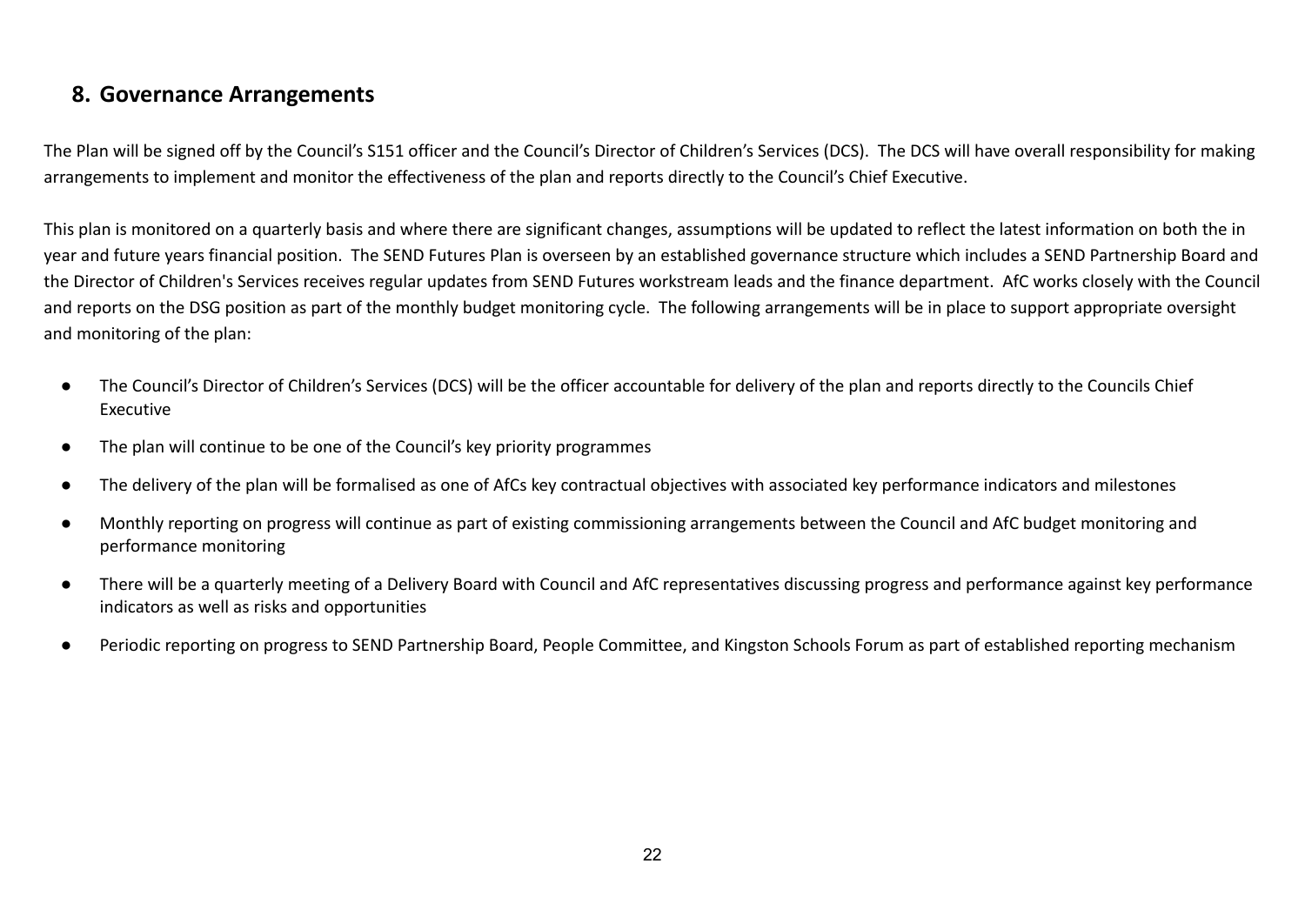# **9. Key Milestones**

The existing monitoring reports will be updated to reflect key milestones and performance indicators once there is a finalised plan. The following table summarises some of the key measures:

|                                        | 2021 |            | 2022  |      | 2023  |     | 2024 |       |         | 2025 |       |            | 2026 |       |     |      |       |
|----------------------------------------|------|------------|-------|------|-------|-----|------|-------|---------|------|-------|------------|------|-------|-----|------|-------|
|                                        | Jan  | <b>Mar</b> | Sep   | Jan  | Mar   | Sep | Jan  | Mar   | Sep     | Jan  | Mar   | <b>Sep</b> | Jan  | Mar   | Sep | Jan  | Mar   |
| No. EHCPs Jan<br> census               | 1436 |            |       | 1537 |       |     | 1640 |       |         | 1746 |       |            | 1851 |       |     | 1925 |       |
| Average cost of<br><b>EHCP (£'000)</b> |      | £21.3      |       |      | £20.7 |     |      | £20.3 |         |      | £19.8 |            |      | £19.3 |     |      | £19.3 |
| Savings / cost<br> avoidance(fm)       |      | £2.15      |       |      | £3.4  |     |      | £4.4  |         |      | £5.5  |            |      | £6.6  |     |      | £6.7  |
| New local<br>specialist places         |      |            | $14*$ |      |       | 42  |      |       | $64***$ |      |       | 80         |      |       | 95  |      |       |

\* Business case for post 16 campus complete

\*\*Plus new special free school open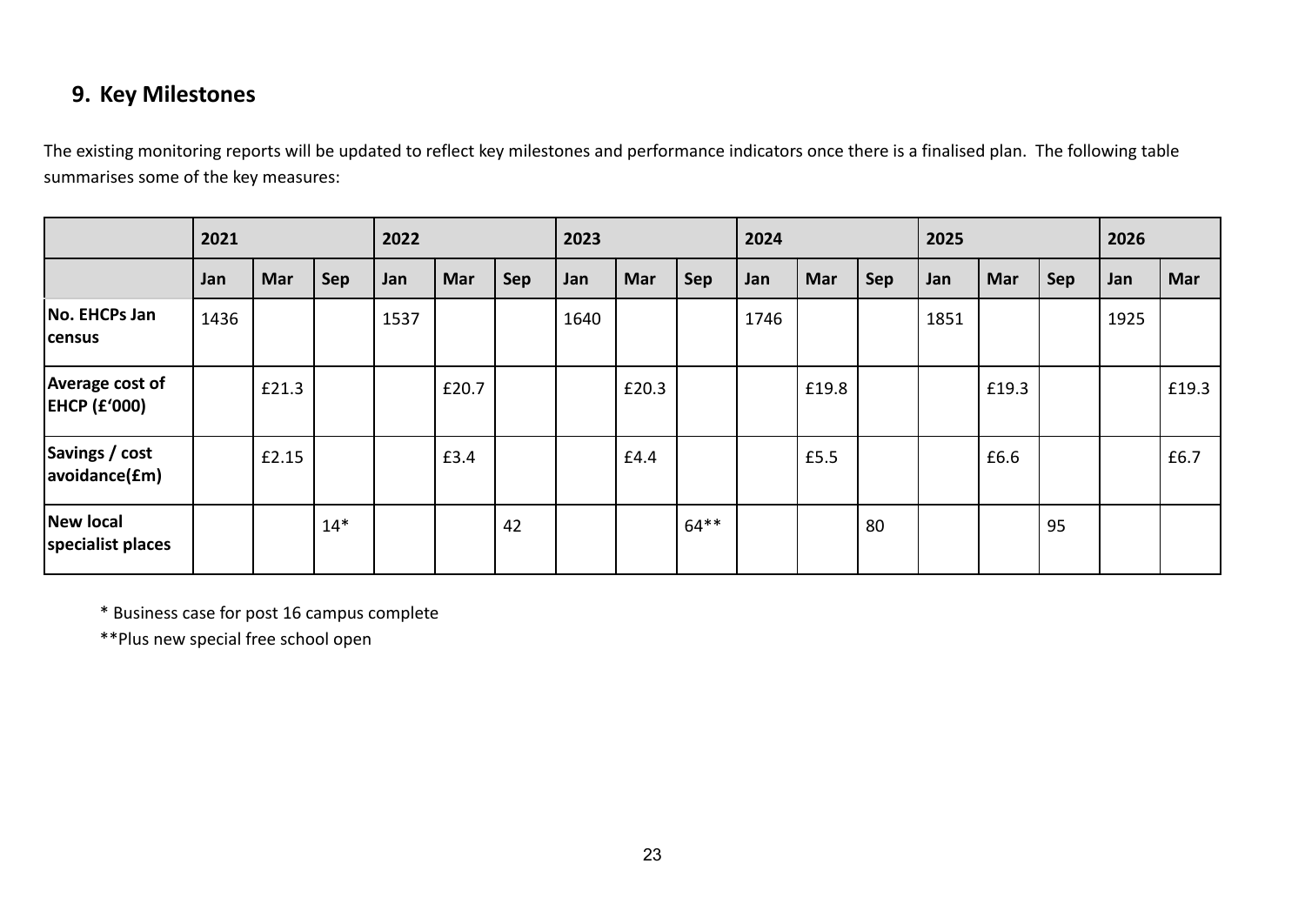# **10. Full Deficit Management Plan Financial Model**

|                                                                      | 2020/21  | 2021/22                  | 2022/23  | 2023/24                           | 2024/25  | 2025/26         |
|----------------------------------------------------------------------|----------|--------------------------|----------|-----------------------------------|----------|-----------------|
|                                                                      | £m       | £m                       | £m       | £m                                | £m       | £m              |
|                                                                      |          | <b>FORECAST FORECAST</b> |          | <b>FORECAST FORECAST FORECAST</b> |          | <b>FORECAST</b> |
| <b>INCOME</b>                                                        |          |                          |          |                                   |          |                 |
| Prior year high needs grant allocation                               | 23.287   | 23.269                   | 25.897   | 27.969                            | 30.206   | 32.623          |
| Annual grant increase                                                | $-0.018$ | 2.628                    | 2.072    | 2.238                             | 2.417    | 2.610           |
| Early Years block transfer                                           | 0.121    | 0.162                    | 0.162    | 0.162                             | 0.162    | 0.162           |
| Central Block transfer                                               | 0.016    | 0.000                    | 0.000    | 0.000                             | 0.000    | 0.000           |
| Schools Block Transfer - Targeted High Needs                         | 0.300    | 0.300                    | 0.300    | 0.300                             | 0.300    | 0.300           |
| Additional contributions - funding source tbc                        | 0.000    | 1.200                    | 1.200    | 2.400                             | 2.400    | 2.400           |
| Total high needs budget including recoupment                         | 23.706   | 27.559                   | 29.631   | 33.068                            | 35.485   | 38.095          |
| <b>SPEND BEFORE ACTIONS</b>                                          |          |                          |          |                                   |          |                 |
| Prior Year spend                                                     | 29.655   | 32.726                   | 35.202   | 37.636                            | 40.050   | 42.303          |
| Needs led growth (prior year full growth impact and new year impact) | 4.245    | 3.302                    | 3.433    | 3.665                             | 3.875    | 3.998           |
| <b>Ceased Plans</b>                                                  | $-1.767$ | $-1.488$                 | $-1.721$ | $-2.036$                          | $-2.476$ | $-3.503$        |
| Inflation growth (existing plans)                                    | 0.593    | 0.661                    | 0.722    | 0.785                             | 0.853    | 1.153           |
| Total spend including recoupment                                     | 32.726   | 35.202                   | 37.636   | 40.050                            | 42.303   | 43.950          |
| Saving required to balance the high needs block (in-year deficit)    | 9.020    | 7.643                    | 8.005    | 6.982                             | 6.818    | 5.856           |
| <b>CUMULATIVE SAVINGS/ COST MITIGATION:</b>                          |          |                          |          |                                   |          |                 |
| Increased places in Specialist Resource Provisions (SRP)             | $-0.100$ | $-0.171$                 | $-0.207$ | $-0.217$                          | $-0.217$ | $-0.217$        |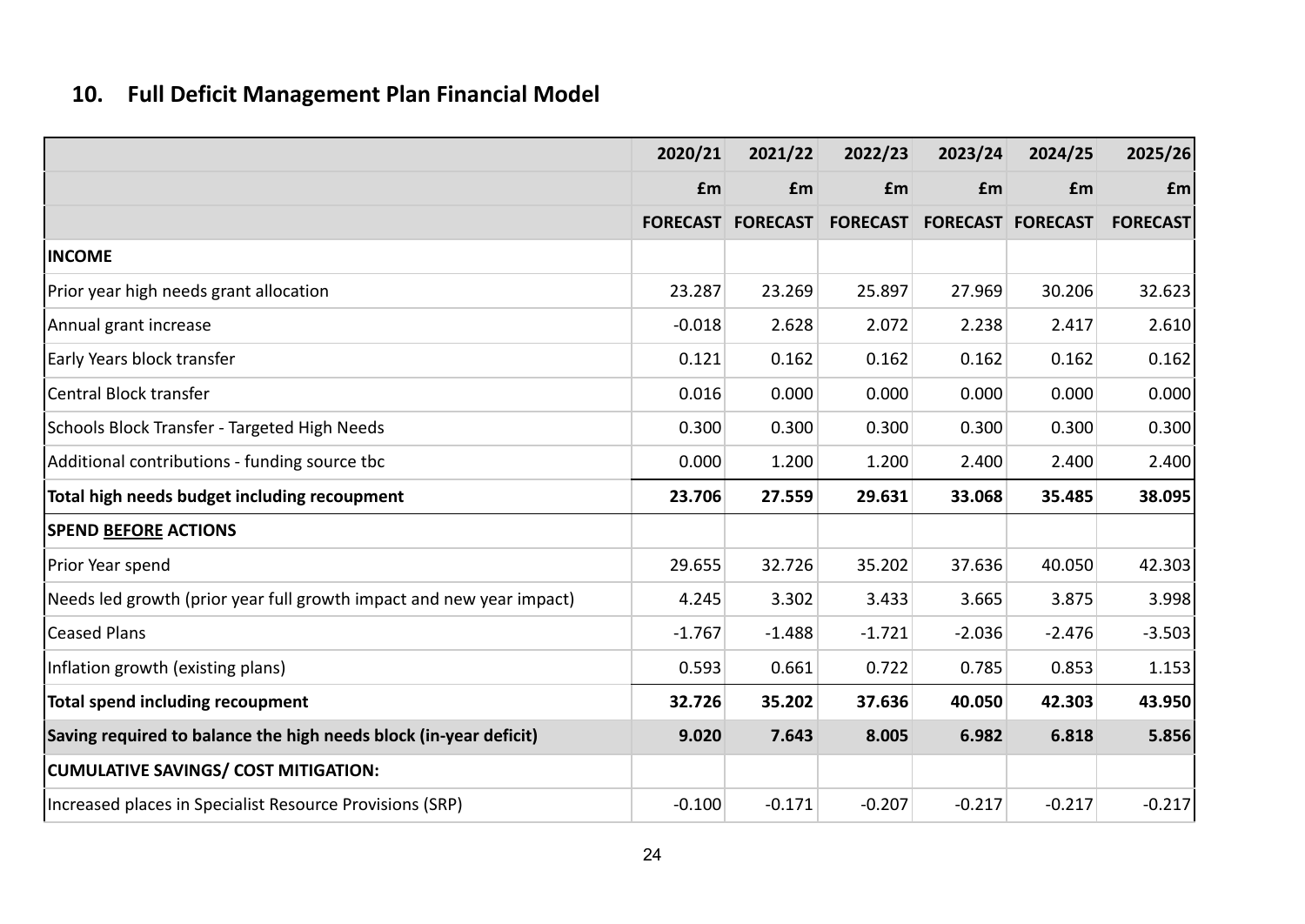| Review of SRP vacant place funding                                                        | $-0.077$ | $-0.150$ | $-0.150$ | $-0.150$ | $-0.150$ | $-0.150$ |
|-------------------------------------------------------------------------------------------|----------|----------|----------|----------|----------|----------|
| Increased special school places                                                           | $-0.132$ | $-0.179$ | $-0.269$ | $-0.423$ | $-0.552$ | $-0.660$ |
| Development of post 16 offer                                                              | $-0.120$ | $-0.240$ | $-0.361$ | $-0.482$ | $-0.603$ | $-0.603$ |
| Improved commissioning practice including review of funding models and<br>lannual reviews | $-1.320$ | $-1.671$ | $-2.160$ | $-2.693$ | $-3.351$ | $-3.351$ |
| Contributions from other partners (health & social care)                                  | $-0.401$ | $-1.000$ | $-1.250$ | $-1.500$ | $-1.750$ | $-1.750$ |
| <b>Total financial impact of actions</b>                                                  | $-2.150$ | $-3.411$ | $-4.396$ | $-5.464$ | $-6.623$ | $-6.731$ |
| Net spend after actions                                                                   | 30.576   | 31.791   | 33.239   | 34.586   | 35.680   | 37.220   |
| In year high needs funding shortfall after plan                                           | 6.870    | 4.232    | 3.609    | 1.517    | 0.195    | $-0.875$ |
| Underspends in other blocks                                                               | $-0.996$ | $-0.750$ | $-0.750$ | $-0.750$ | $-0.750$ | $-0.750$ |
| Net annual DSG over/underspend                                                            | 5.874    | 3.482    | 2.859    | 0.767    | $-0.555$ | $-1.625$ |
| Cumulative DSG funding shortfall - 100% savings achieved                                  | 25.125   | 28.607   | 31.465   | 32.233   | 31.678   | 30.053   |
| Cumulative DSG funding shortfall - 75% savings achieved                                   | 25.662   | 29.997   | 33.955   | 36.088   | 37.189   | 37.247   |
| Cumulative DSG funding shortfall - 50% savings achieved                                   | 26.200   | 31.387   | 36.444   | 39.944   | 42.700   | 44.441   |
| Cumulative DSG funding shortfall - 25% savings achieved                                   | 26.738   | 32.778   | 38.933   | 43.799   | 48.211   | 51.635   |
| Cumulative DSG funding shortfall - 0% savings achieved                                    | 28.271   | 35.914   | 43.919   | 50.901   | 57.719   | 63.574   |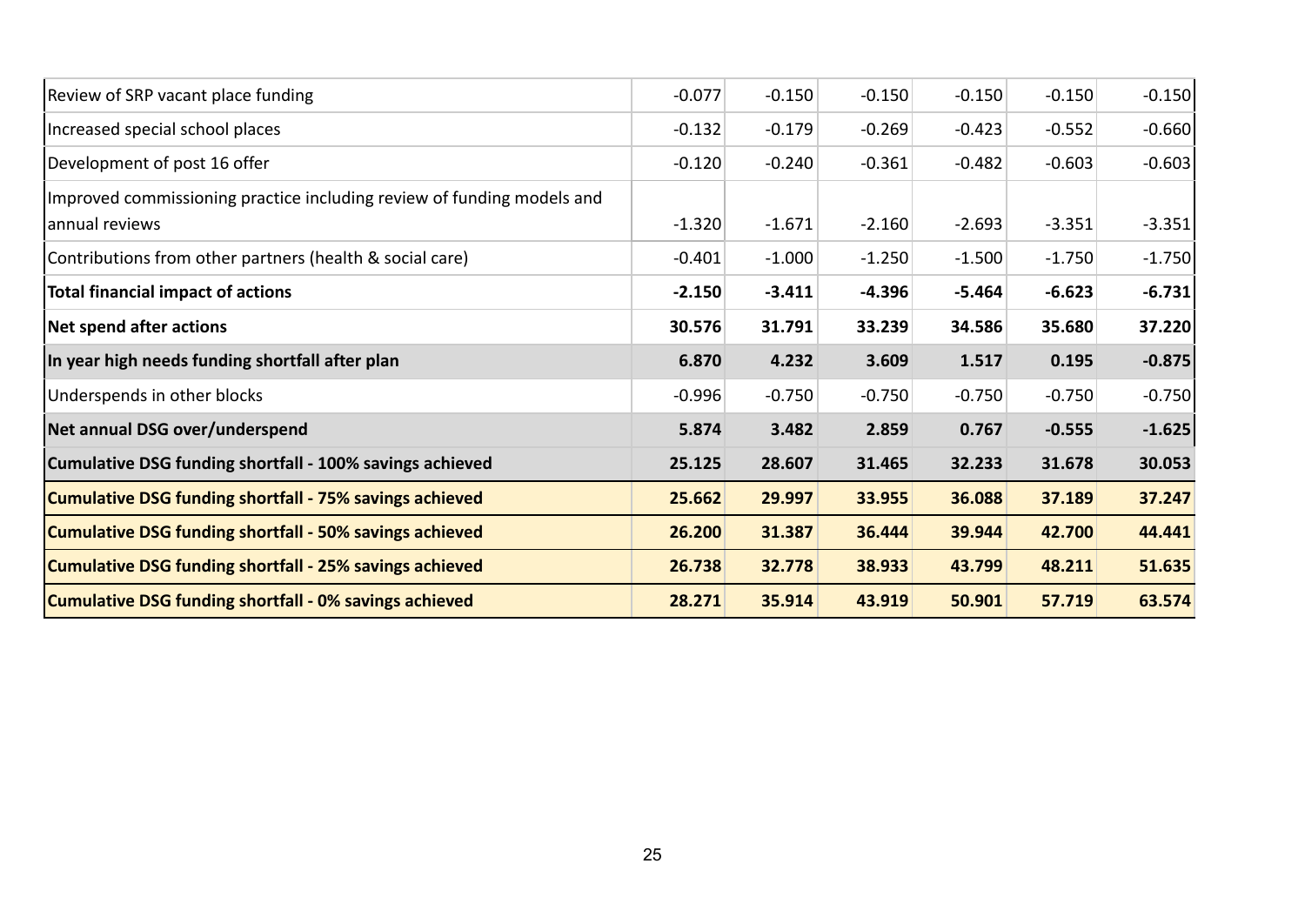# **11. Specialist School Places**

# **a. Specialist Resource Provisions (SRPs) at mainstream schools**

|           | Places by academic year                   | Specialism     | 2017           | 2018     | 2019 | 2020 | 2021 | 2022 | 2023 | 2024 | 2025           |
|-----------|-------------------------------------------|----------------|----------------|----------|------|------|------|------|------|------|----------------|
|           | <b>Surbiton Children's Centre Nursery</b> | <b>ASC</b>     | $6\sqrt{2}$    | 12       | 12   | 12   | 12   | 12   | 12   | 12   | 12             |
|           | Alexandra                                 | PD/PMLD        | 19             | 19       | 19   | 19   | 19   | 19   | 19   | 19   | 19             |
|           | Castle Hill Primary                       | <b>SLCN</b>    | 23             | 35       | 39   | 43   | 47   | 47   | 47   | 47   | 47             |
|           | <b>Grand Avenue Primary</b>               | <b>ASC</b>     | 8              | 8        | 8    | 8    | 8    | 8    | 8    | 8    | 8 <sup>1</sup> |
|           | King Athelstan Primary                    | <b>SEMH</b>    |                |          | 4    | 6    | 6    | 6    | 6    | 6    | 6 <sup>1</sup> |
|           | King's Oak Primary                        | <b>ASC</b>     | 31             | 31       | 31   | 31   | 31   | 31   | 31   | 31   | 31             |
|           | Knollmead Primary                         | <b>ASC</b>     | 16             | 16       | 16   | 16   | 16   | 16   | 16   | 16   | 16             |
| Primary   | Knollmead Primary                         | H <sub>l</sub> | 12             | 12       | 12   | 12   | 12   | 12   | 12   | 12   | 12             |
|           | Latchmere                                 | <b>ASC</b>     | 8 <sup>1</sup> | 12       | 14   | 14   | 14   | 14   | 14   | 14   | 14             |
|           | Lime Tree Primary                         | <b>ASC</b>     | 21             | 21       | 21   | 21   | 21   | 21   | 21   | 21   | 21             |
|           | Tolworth Infant and Junior                | <b>MLD</b>     | 24             | 24       | 24   | 24   | 24   | 24   | 24   | 24   | 24             |
|           | Coombe Girls'                             | H <sub>l</sub> |                | $6 \mid$ | 12   | 18   | 24   | 30   | 30   | 30   | 30             |
|           | The Hollyfield                            | <b>ASC</b>     |                |          | 8    | 16   | 20   | 20   | 20   | 20   | 20             |
|           | The Kingston Academy                      | <b>ASC</b>     | 15             | 15       | 15   | 15   | 15   | 15   | 15   | 15   | 15             |
|           | <b>Richard Challoner</b>                  | <b>ASC</b>     | 20             | 20       | 20   | 20   | 20   | 20   | 20   | 20   | 20             |
| Secondary | <b>Richard Challoner</b>                  | <b>SEMH</b>    | 15             | 15       | 15   | 15   | 15   | 15   | 15   | 15   | 15             |
|           | <b>Richard Challoner</b>                  | <b>MLD</b>     | 16             | 16       | 16   | 16   | 16   | 16   | 16   | 16   | 16             |